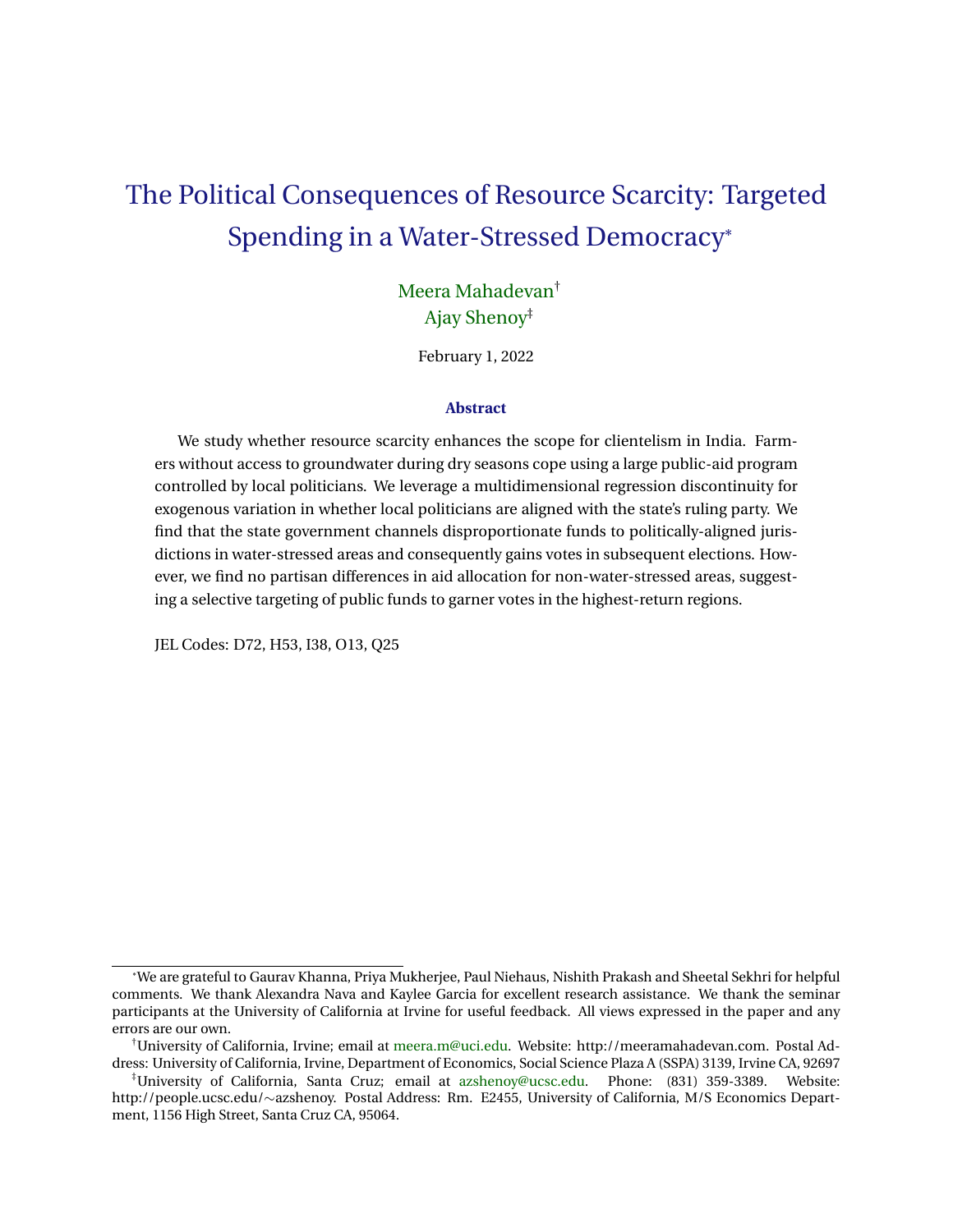# **1 Introduction**

Government accountability is a cornerstone of democracy. An active electorate should reward politicians who provide aid during a crisis [\(Besley and Burgess,](#page-20-0) [2002\)](#page-20-0). But the aid disbursed to alleviate a crisis can also be a means to manufacture popularity. It is well-documented that politicians in India, for instance, provide selective access of services to prospective voters [\(Cole,](#page-21-0) [2009;](#page-21-0) [Mahadevan,](#page-23-0) [2021;](#page-23-0) [Asher and Novosad,](#page-20-0) [2017\)](#page-20-0), misdirect aid to regions based on the highest political returns [\(Tarquinio,](#page-24-0) [2021\)](#page-24-0), and disburse aid right before an election [\(Cole et al.,](#page-21-0) [2012\)](#page-21-0). But there is a deeper risk that the crisis itself engenders hardship that political machines may exploit to entrench their power. [Wade](#page-24-0) [\(1982\)](#page-24-0), for instance, details how unkempt and dysfunctional canals enabled a clientelistic bureaucracy in South India to extract rents from the populace. The system benefited both the bureaucrats and the politicians who nominally oversee them, leaving little reason to fix the canals. But do these old anecdotes necessarily represent a systemic tendency for politicians to exploit a sustained crisis to support a clientelistic machine?

This old question has new stakes during the global climate crisis. Recent research has shown that climate change, over-exploitation, and access to cheap electricity for irrigation have contributed to a rapid decline in water levels around the world [\(Asoka et al.,](#page-20-0) [2017;](#page-20-0) [Wu et al.,](#page-24-0) [2020;](#page-24-0) [van der Gun,](#page-24-0) [2012\)](#page-24-0).<sup>1</sup> Drier conditions can create poverty and inequality in rural societies [\(Sekhri,](#page-23-0) [2014\)](#page-23-0), leaving rural households more reliant on government-controlled programs. Their need may be exploited by a clientelistic ruling party to buy or retain votes, particularly in developing countries, which may lack the institutional checks to resist clientelism even as they bear the greatest burden from climate change and resource shortages [\(Burgess et al.,](#page-20-0) [2017,](#page-20-0) [2014;](#page-20-0) [Car](#page-21-0)[leton et al.,](#page-21-0) [2020\)](#page-21-0). But there is as yet no direct evidence showing that an exogenous shortage of resources causes parties to grow more clientelistic, or that their efforts yield political returns.

We test whether the ruling party of the Indian state of West Bengal exploited groundwater depletion to win votes through its control over a major antipoverty program. West Bengal's water table has been in decline for decades (Figure [1\)](#page-15-0). Groundwater in many areas is too deep to access without unaffordable drilling technology. During the dry months after the monsoon

 $^1$ One of the major channels through which climate change can affect groundwater is due to its effect on increasing temperatures precipitating the higher frequency of droughts. This puts great pressure on groundwater use to meet basic needs, an effect that may intensify as climate change worsens [\(van der Gun,](#page-24-0) [2012\)](#page-24-0)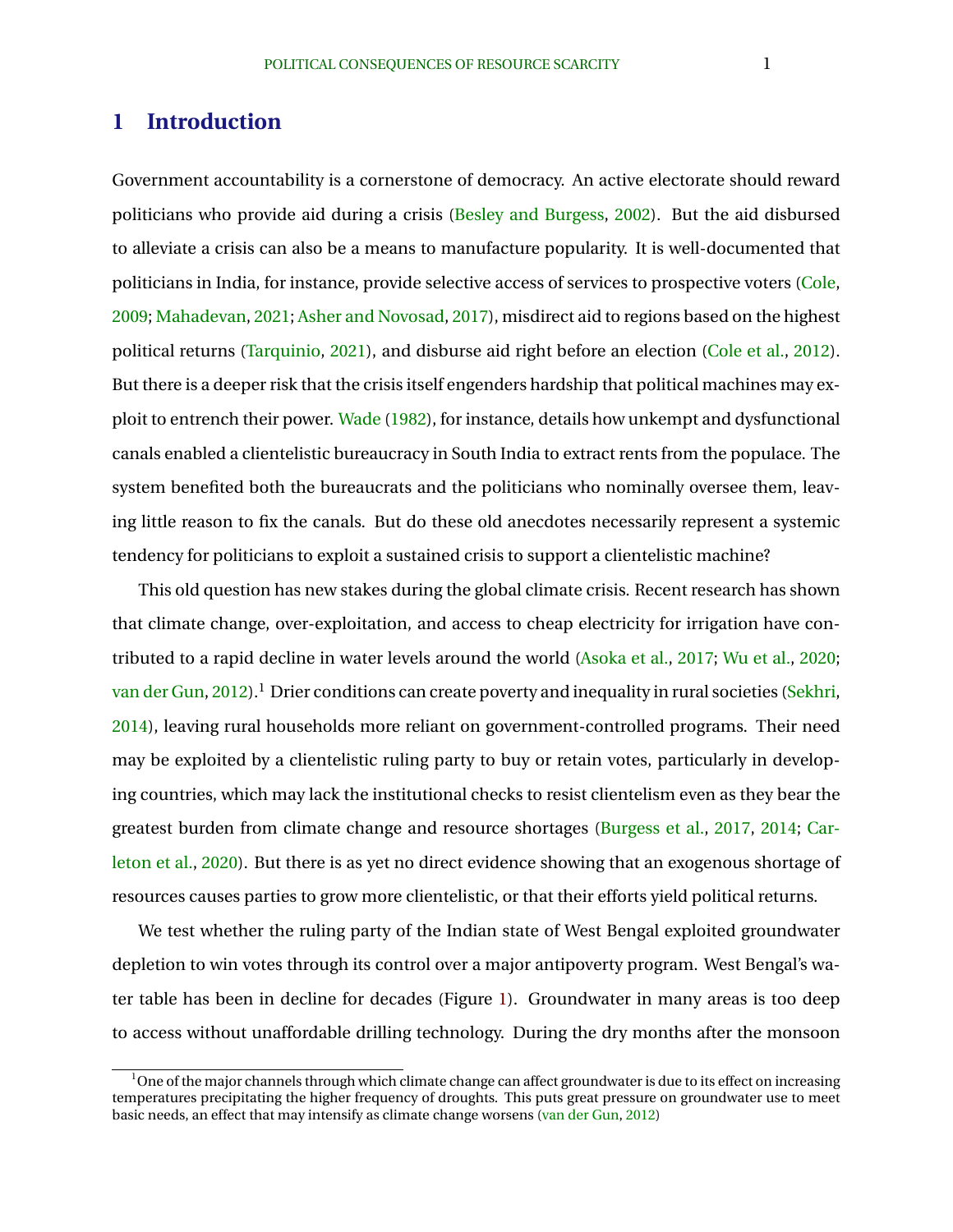### 2 MAHADEVAN AND SHENOY

harvest, many farmers rely on jobs provided through a public works program, the National Rural Employment Guarantee Act (henceforth referred to as NREGA). Though funded by the central government, state governments exert great discretion over which village governments (gram panchayats) receive funds, and these panchayats further control which households receive jobs [\(Government of India,](#page-22-0) [2013\)](#page-22-0). Although NREGA is not the only antipoverty program managed by local officials, it accounts for over 80 percent of the funds they control [\(Dey and Sen,](#page-21-0) [2016\)](#page-21-0).

A naive analysis might suggest these funds are allocated based purely on need. Figure [1](#page-15-0) shows no ex-ante correlations between the regions that are drier and support for the ruling party (Panel B (ii)). Nevertheless, these drier areas receive a higher per-household allocation of NREGA labor (Panel B (i)). But local officials often serve as the frontline workers of the political machine [\(Shenoy and Zimmermann,](#page-23-0) [2020;](#page-23-0) [Bussell,](#page-20-0) [2019\)](#page-20-0). The state government has a strong incentive to channel funds through its co-partisans to help them maintain their networks of clients. Do the seemingly apolitical patterns in Figure [1](#page-15-0) mask favoritism based on the allegiance of the local officials who ultimately control the funds?

We test whether the ruling party allocates disproportionate funds, and wins disproportionate votes, in water-stressed areas controlled by its allies. We derive variation in who controls the local government from close contests in the 2013 local council election. Different combinations of local victories affect the composition of the council and ultimately the party holding the majority. The outcome of each of these closely fought local elections is quasi-random, and each closely fought local victory can have a meaningful impact on the final composition of the larger council. Our regression discontinuity design leverages a multidimensional running variable constructed from seat-level vote shares. We leverage exogenous variation arising from a local council narrowly aligned with the ruling party of the state government. We then measure the impact of ruling party control over the local council on the aggregate number of jobs it receives, and the number of votes won from the same jurisdiction in the subsequent 2014 national election.

First, we find that, as predicted, panchayats controlled by the ruling party receive disproportionately large allocations through the make-work antipoverty scheme. These allocations are directed specifically at ruling party panchayats that are water-stressed. In effect, water-stressed areas narrowly controlled by the ruling party's local officials receive discontinuously more aid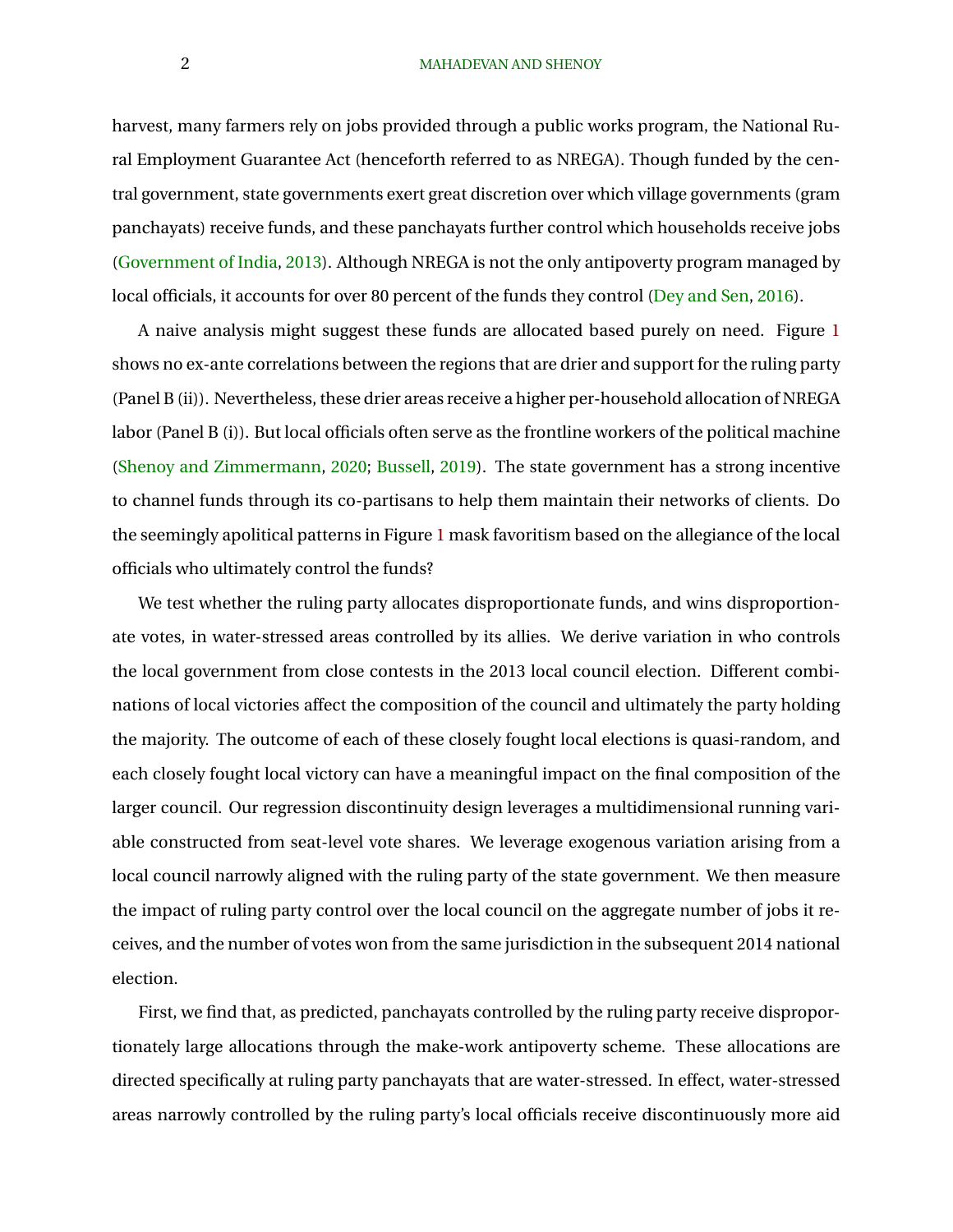than equally water-stressed areas controlled by the opposition.

Second, in response to this selective aid, we find that the ruling party's national vote share is discontinuously higher in co-partisan areas, and specifically, the impact is concentrated in areas facing water stress. Meanwhile, there is no difference in vote returns or program allocations between ruling party and opposition areas that face no water stress. Together, these results imply that in areas where climate stress reduces opportunities for private employment, the ruling party selectively misallocates NREGA jobs to tilt elections in its favor. These results suggest aggregate patterns like those shown in Figure [1](#page-15-0) can make a government appear altruistic while obscuring an unusually pernicious form of clientelism.

Although we identify water stress in our main results by separating areas into those with above and below median levels of groundwater, we also verify that our results are not driven by a spurious regressor merely correlated with the level of groundwater. We follow [Sekhri](#page-23-0) [\(2014\)](#page-23-0) by leveraging variation in access to water generated from an exogenous, physical constraint that makes drilling wells deeper than 8 meters discontinuously more expensive.<sup>2</sup> We show that our results hold (and in many cases become stronger) when we estimate our regression discontinuity results across an additional discontinuity: comparing areas just above versus below the 8 meter cutoff.

These results are unlikely to have a benign explanation. If the ruling party were merely focusing its aid on more desperate regions without clientelistic motives, we would not expect to find favoritism towards areas controlled by co-partisans. This favoritism is all the more salient, considering we find no evidence of differences in program allocation across partisan lines in areas that do not face water shortages. It is also implausible that the discontinuity in water-stressed areas arises from simple administrative frictions between state and local officials of different parties. Previous work has noted that *even within a panchayat*, areas that have historically supported the AITC get more jobs when the AITC gains an absolute majority [\(Shenoy and Zimmer](#page-23-0)[mann,](#page-23-0) [2020\)](#page-23-0). And as we describe in Section [2,](#page-5-0) there is ample anecdotal and survey evidence that local politicians reward villagers for their votes on behalf of national political parties.

Our main contribution is to the literature on resource shortages and political control. While

 $2$ This cutoff is based on the findings in [Gibson and Singer](#page-22-0) [\(1969\)](#page-22-0), where a depth of 8 meters is the largest effective depth that a centrifugal pump can function at.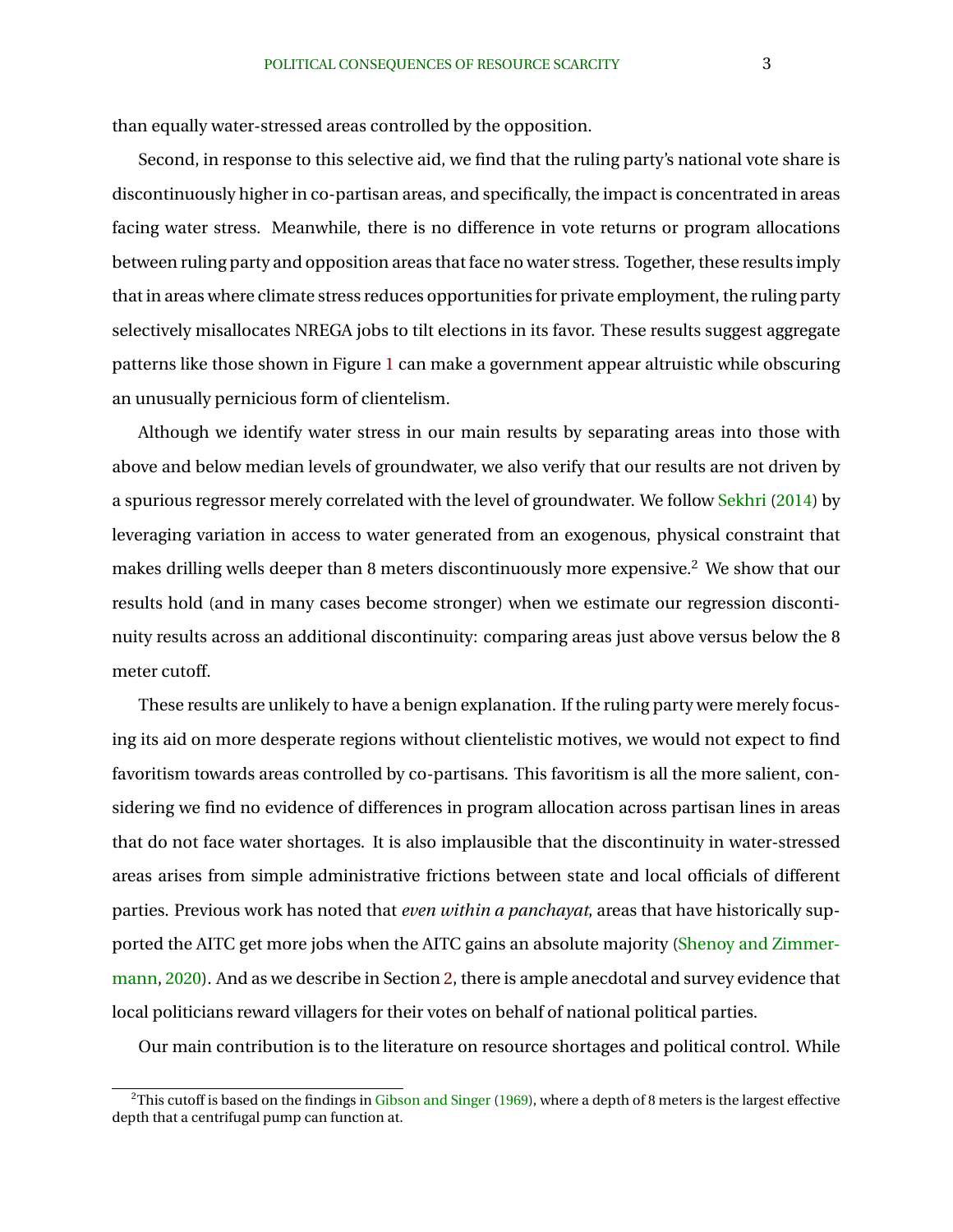#### 4 MAHADEVAN AND SHENOY

there is a rich literature showing that resources shortages cause political instability [\(Blattman](#page-20-0) [and Miguel,](#page-20-0) [2010;](#page-20-0) [Carreri and Dube,](#page-21-0) [2017;](#page-21-0) [Oeindrila and Vargas,](#page-23-0) [2013;](#page-23-0) [Caselli et al.,](#page-21-0) [2015\)](#page-21-0), our findings show that the opposite is also possible. The ruling party may be able to strengthen its grip by exploiting resource shortages, concentrating power in the hands of incumbents. The tools used by governments to provide selective access to prospective voters have been studied before in other contexts [\(Cole,](#page-21-0) [2009;](#page-21-0) [Mahadevan,](#page-23-0) [2021;](#page-23-0) [Asher and Novosad,](#page-20-0) [2017\)](#page-20-0), as have studies looking at selective government response to disaster relief [\(Cole et al.,](#page-21-0) [2012;](#page-21-0) [Tarquinio,](#page-24-0) [2021\)](#page-24-0) but their relevance to increasing resource stress have not been previously examined.

Our work also has implications for the literature on the effects of climate change. Previous studies on climate change have largely focused on its impact on health outcomes and mor-bidity (Deschênes and Greenstone, [2011\)](#page-21-0), productivity and economic growth [\(Graff Zivin and](#page-24-0) [Neidell,](#page-24-0) [2012\)](#page-24-0), and conflict [\(Miguel et al.,](#page-23-0) [2004\)](#page-23-0). But in the absence of proper management, climate change may also steadily deplete water levels [\(Green,](#page-22-0) [2016\)](#page-22-0). A corollary of our results is that politicians may have little incentive to design policies to manage depleting water levels because they can exploit its scarcity for political power, a phenomenon alluded to in the context of underperforming canals in India by [Wade](#page-24-0) [\(1982\)](#page-24-0). Given that climate change may also bring drier conditions and more frequent droughts, the dependence on groundwater is set to increase steadily over time [\(van der Gun,](#page-24-0) [2012\)](#page-24-0). A decline in water tables specifically has been shown to reduce agricultural productivity, firm performance [\(Liu and Sekhri,](#page-22-0) [2021\)](#page-22-0), and the availability of drinking water, while also triggering violence [\(Sekhri,](#page-23-0) [2014\)](#page-23-0). Our study now reveals a new danger: water shortages can perpetuate and magnify the incentive to tilt elections by misallocating government aid.

We also contribute more broadly to the literature on clientelism and the targeting of public funds for political gain (for a review, see [Healy and Malhotra,](#page-22-0) [2013;](#page-22-0) [Bardhan and Mookherjee,](#page-20-0) [2020\)](#page-20-0). Much of this literature studies how funds are targeted to important constituencies or during salient points in the political cycle [\(Brender and Drazen,](#page-20-0) [2008;](#page-20-0) [De la O,](#page-21-0) [2013;](#page-21-0) [Healy and](#page-22-0) [Lenz,](#page-22-0) [2014;](#page-22-0) [Labonne,](#page-22-0) [2013;](#page-22-0) [Manacorda et al.,](#page-23-0) [2011;](#page-23-0) [Baskaran et al.,](#page-20-0) [2015;](#page-20-0) [Khanna and Mukher](#page-22-0)[jee,](#page-22-0) [2020\)](#page-22-0) or specifically examines the inherent quid pro quo of clientalism [\(Sukhtankar,](#page-23-0) [2012\)](#page-23-0). Our work is perhaps unique in highlighting resource shortages as a catalyst to exacerbating the hold that politicians have over their voter bases. We show evidence of targeting based on water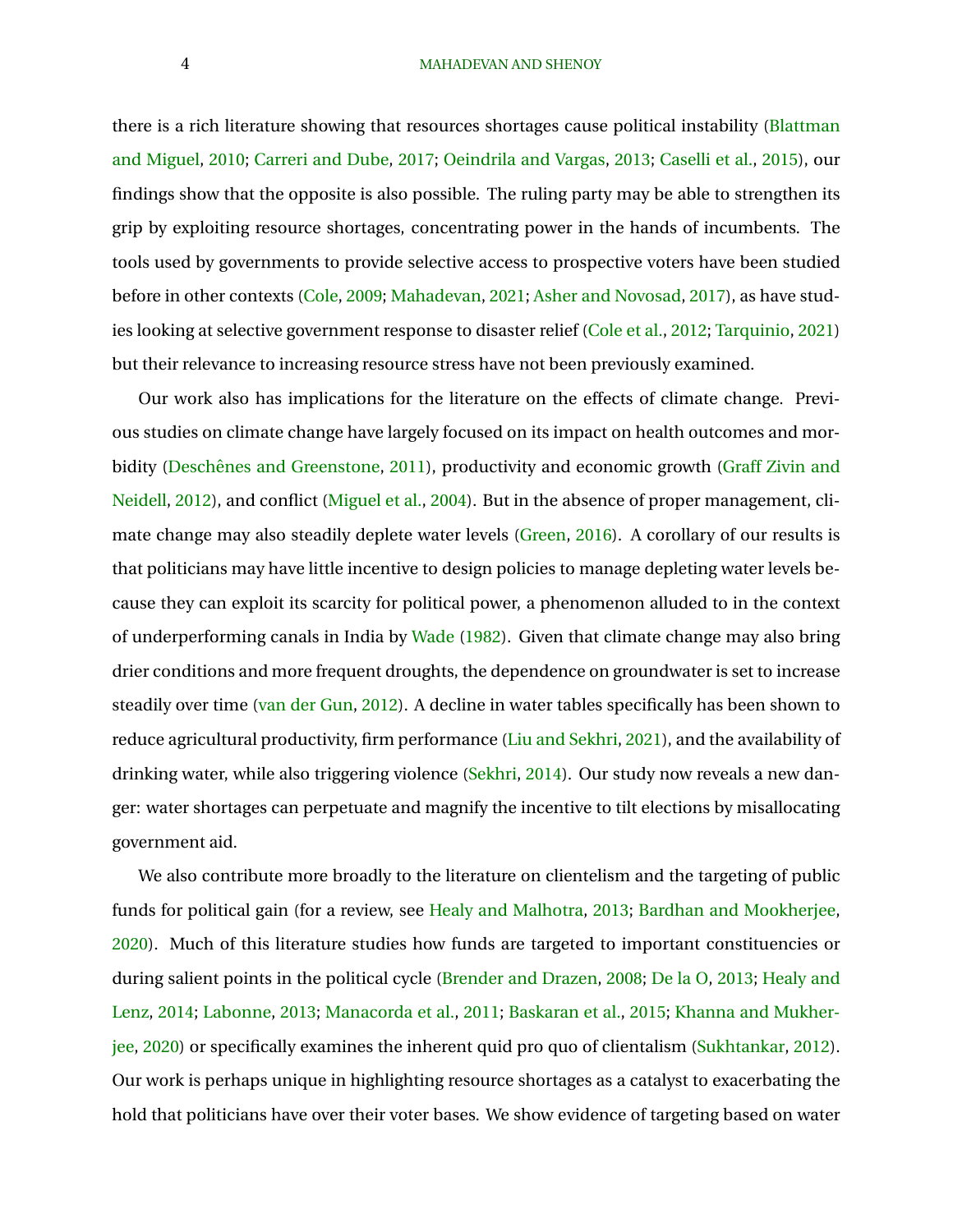<span id="page-5-0"></span>stress, but specifically in regions that are politically aligned with the ruling party. In doing so, this paper is also relatively rare in having plausibly exogenous variation in two distinct features being targeted: partisan alignment and the level of water stress.

We identify a potential new threat in the already troubling shortages of water around the world. If the gradual decline in water levels visible in Figure [1](#page-15-0) continues and is mirrored in other developing countries, the number of people left desperate for aid will increase—and with it, the scope for clientelism. The misallocation of aid in West Bengal has real economic consequences. A back-of-the-envelope calculation suggests households in water-stressed areas controlled by the opposition may have to cut their already meager consumption by as much as 20 percent at some point during the dry season. Households in equally stressed areas controlled by the ruling party, however, receive enough aid to almost fully compensate their lost income. $^3\,$  In a world of scarcity, the power to withhold aid is ultimately the power to choose who goes hungry. It is no surprise that such power engenders political control.

# **2 Background and Natural Experiment**

### **2.1 Elections in India**

India's political system is federal, with the central government being governed by a national parliament elected in a Westminster system contested by many political parties.<sup>4</sup> Each of India's states also has a legislative assembly that is elected and governs under a similar system, resulting in a ruling party that controls the majority in the legislative assembly, and whose leader is the chief minister. Each state also has its own system of local government. In rural West Bengal, each cluster of 5 to 15 villages is governed by a village council, the gram panchayat (the term "panchayat" also refers to the area governed by the council). West Bengal is atypical in also using a Westminster model for its local elections. Voters are divided into local constituencies that each elects a member to the gram panchayat, and these members elect a council president.

 $3$ Our calculation combines our estimates with those of [Sekhri](#page-23-0) [\(2014\)](#page-23-0) and summary statistics from the Indian Human Development Survey [\(Desai and Vanneman,](#page-21-0) [2018\)](#page-21-0). We assume that Sekhri's estimates of the impact of water stress on monthly income are a uniform reduction in all months, and that our estimates of the average dry season impact are concentrated in the driest month.

<sup>4</sup>Following the British system, India also has two houses, one with democratically elected members (Lok Sabha), and the other made of nominated leaders (Rajya Sabha). The government is run by an executive consisting of the majority party in the Lok Sabha. The executive elects the prime minister, the head of state.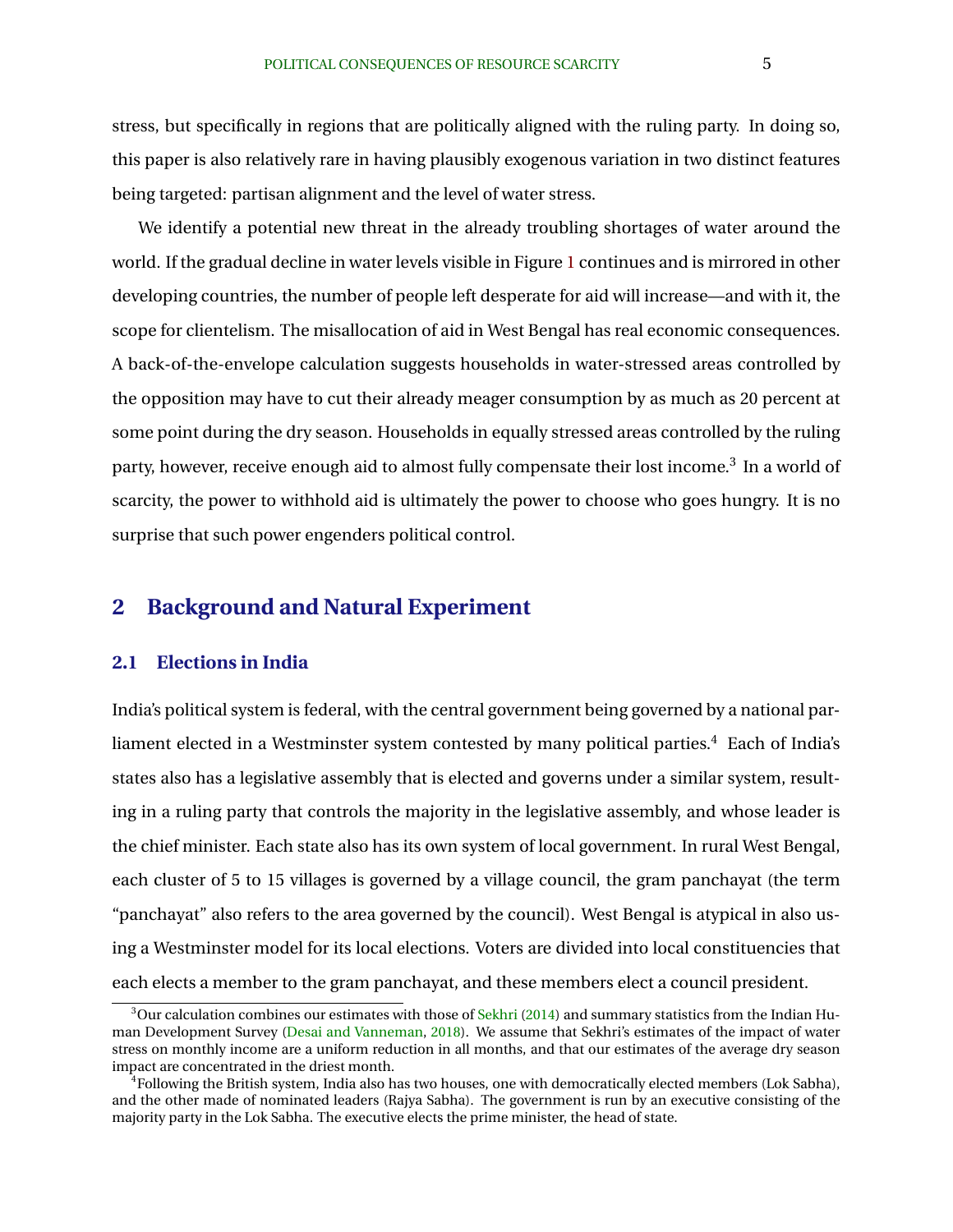### 6 MAHADEVAN AND SHENOY

Unlike most other states, local elections in West Bengal are explicitly partisan. The 2013 local election was largely a contest between the state's incumbent ruling party, the All-India Trinamool Congress (AITC), and several weaker opposition parties.<sup>5</sup> As we describe in the next section, the results of this local election created quasi-random variation in whether a panchayat was governed by the ruling party versus being governed by the opposition or a coalition.

The ruling and opposition parties aim to grow their national profile and increase their influence on policy. Just one year after the local election, India held its 2014 national election. The ruling party and the major opposition parties fielded candidates for national parliament, and the performance of the ruling party is one of the two key outcomes we study.

The connection between this national election and the local election that preceded it lies in India's federal structure. The biggest antipoverty programs are financed by the national government but administered by the state and local governments. The National Rural Employment Guarantee Act (NREGA), a massive make-work scheme designed to support farmers during the dry season, is the most prominent example. Though the money comes from the center, the state government holds enormous power over how many days of NREGA labor are allocated to each gram panchayat. The council president in turn controls how much of the panchayat's shelf of labor is allocated to each household [\(Government of India,](#page-22-0) [2013\)](#page-22-0).

### **2.2 Clientelism and Antipoverty Programs**

The federal structure of India's system lays the groundwork for clientelism. Local politicians use their gate-keeping power over antipoverty programs to build networks of followers, which they can turn to the service of their party. National candidates openly acknowledge relying on local politicians for their campaigns. One member of parliament noted in an interview that "When campaigning, I rely extensively on the help of panchas and sarpanchas," or councilors and council presidents [\(Thomas Bohlken,](#page-24-0) [2016,](#page-24-0) p. 62). [Dunning and Nilekani](#page-21-0) [\(2013\)](#page-21-0) find in a survey of local politicians across three Indian states that the average councilor is expected to spend 3.4 hours per week doing work for their political party, and some 30 percent of council presidents acknowledged providing support to co-partisans during elections.

The support of these politicians matters because they often command the loyalty of voters

 $^5$ Most prominently, the Communist Party (Marxist), the Indian National Congress, and the Bharatiya Janata Party.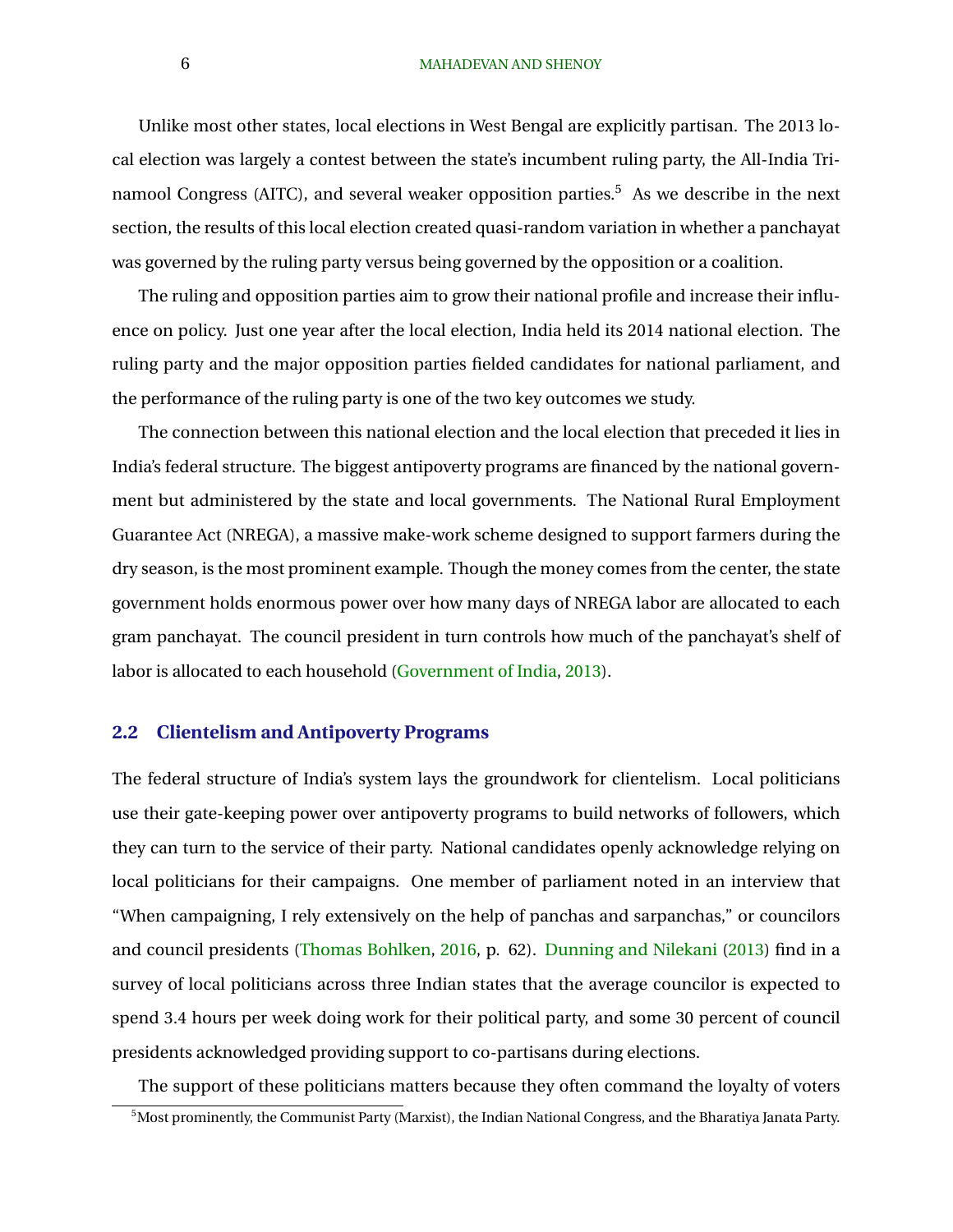through their control over government resources. [Dunning and Nilekani](#page-21-0) [\(2013\)](#page-21-0) also find in a separate survey of voters that nearly three-quarters asked the council president for access to government welfare schemes, and their chances of receiving such benefits were roughly 30 percent higher if they shared the party affiliation of the president. Tellingly, the effect is especially large for jobs received through NREGA.

The existence of this patron-client relationship is no secret. One local official quoted in [Ziegfeld](#page-24-0) [\(2017\)](#page-24-0) explicitly stated that

This village and the surrounding villages are my family's jagir [feudal estate]. It is in my blood to do something for others. After my graduation [from college], people came to me with their problems. I became sarpanch [equivalent of a rural mayor], running unopposed. Villagers came by the thousands to vote for me. [\(Ziegfeld,](#page-24-0) [2017,](#page-24-0) p. 105)

Since antipoverty funds are the glue that binds these clientelistic networks, it is rational for the ruling party to channel disproportionate funds to panchayats controlled by their copartisans while cutting off the opposition.

The key question we answer is whether the ruling party has greater scope to raise votes in areas that lack access to water. In areas where groundwater is buried too deeply to access, farming is difficult or impossible during the dry season, reducing the demand for hired labor in turn. Farmers and laborers in these areas may be especially desperate for income during the dry season. Our hypothesis is that (1) the ruling party can only trade NREGA jobs for votes when it controls the local council, and (2) the ruling party's vote trading is especially effective in these drier areas. The ruling party may therefore target disproportionate resources and reap disproportionate votes in co-partisan panchayats in water-stressed areas.

### **3 Data**

### **3.1 Election and NREGA data**

We obtain the universe of election outcomes for the 2013 Gram Panchayat Elections in West Bengal from the State Election Commission website. We combine data for over 100,000 candidates with digitized records of polling station-level election results from the 2014 national election (certified by the Chief Election officer). We then geo-locate these polling locations using data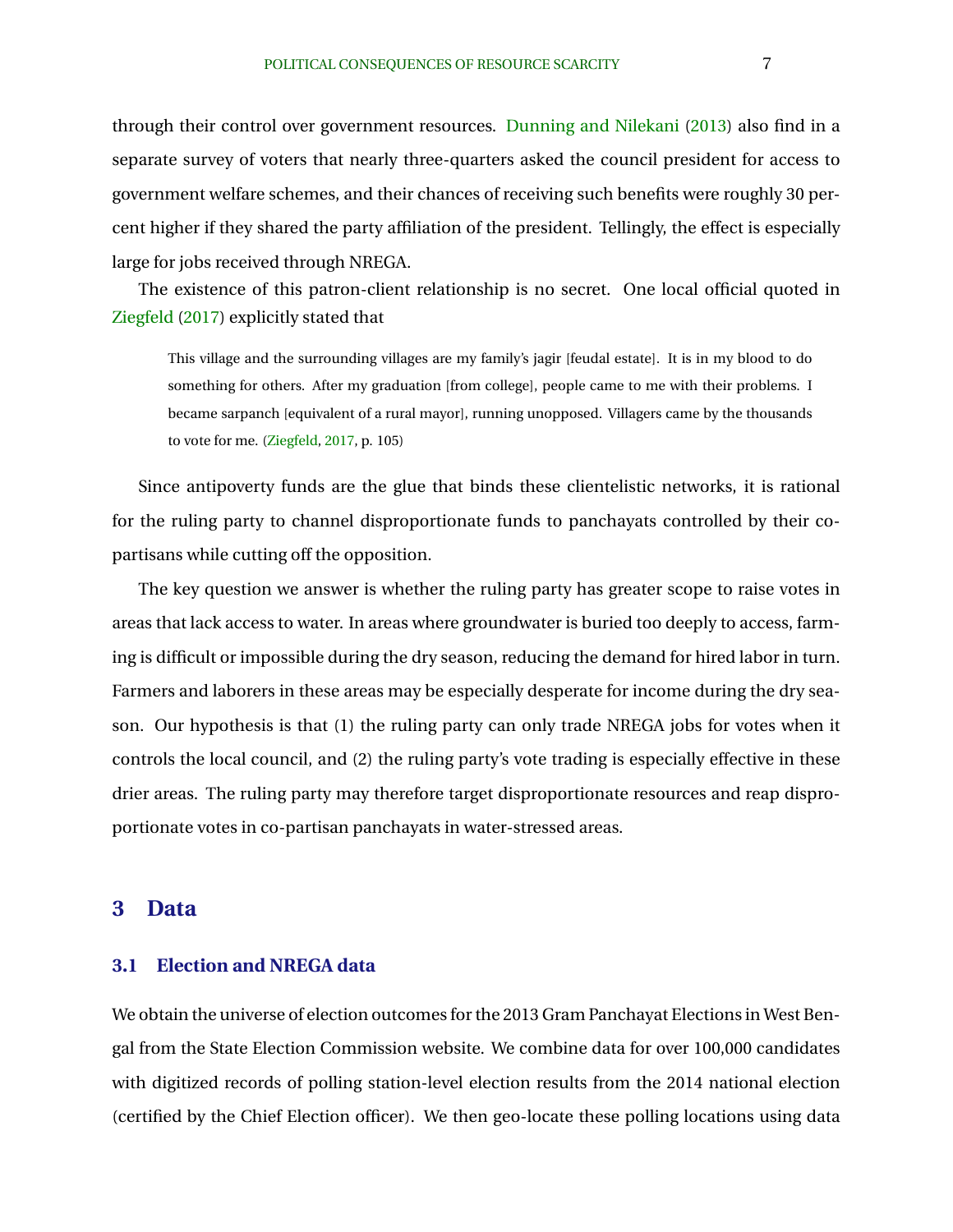from [Susewind](#page-23-0) [\(2016\)](#page-23-0).<sup>6</sup>

We link these election outcomes with data constructed from administrative records on 11 million NREGA 'job cards.' Each of these records includes the name of the recipient, their panchayat of residence, and how many days they received (if any). In total, the 11 million records catalog 300 million distinct job spells. These were obtained from the publicly available monitoring and reporting website for the NREGA. Using the election and NREGA data, we then construct a running variable for the multi-dimensional regression discontinuity design outlined in Section [4.1.](#page-9-0)

### **3.2 Groundwater data**

We measure groundwater levels using readings from monitoring wells maintained by the Central Ground Water Board, which monitors 1,048 unique wells in the state of West Bengal. This data is collected annually, and provides four measures of depth to water for each monitoring well: pre-monsoon (April to June), monsoon (July to September), post-monsoon wet season (October to December) and post-monsoon dry season (January to March).

We use GIS interpolation (inverse-distance weighting) to construct well depths for every polling location during the 2014 post-monsoon dry season, which just preceded the 2014 election. The "depth" refers to how far one must drill to access the water. A higher depth implies less accessible water. Our main results classify a polling location as "water-stressed" if the well depth is above the median.

To verify that our main results reflect differences in access to groundwater rather than selection bias, we also define an alternative measure of water-stress that exploits a natural experiment created by the mechanics of water extraction. Specifically, we consider 8 meters below ground level to be a major threshold, above which the costs of drilling to extract water rise exponentially. This phenomenon arises from exogenous physical challenges related to using a centrifugal pump to draw water. These pumps function by exploiting the difference in atmospheric pressure within the well. The atmospheric pressure outside the well exceeds that within, exerting an upward push on the water that raises it to the surface.

 $6$ Our unit of observation is actually the polling building because we cannot distinguish between distinct polling booths if located on the same site.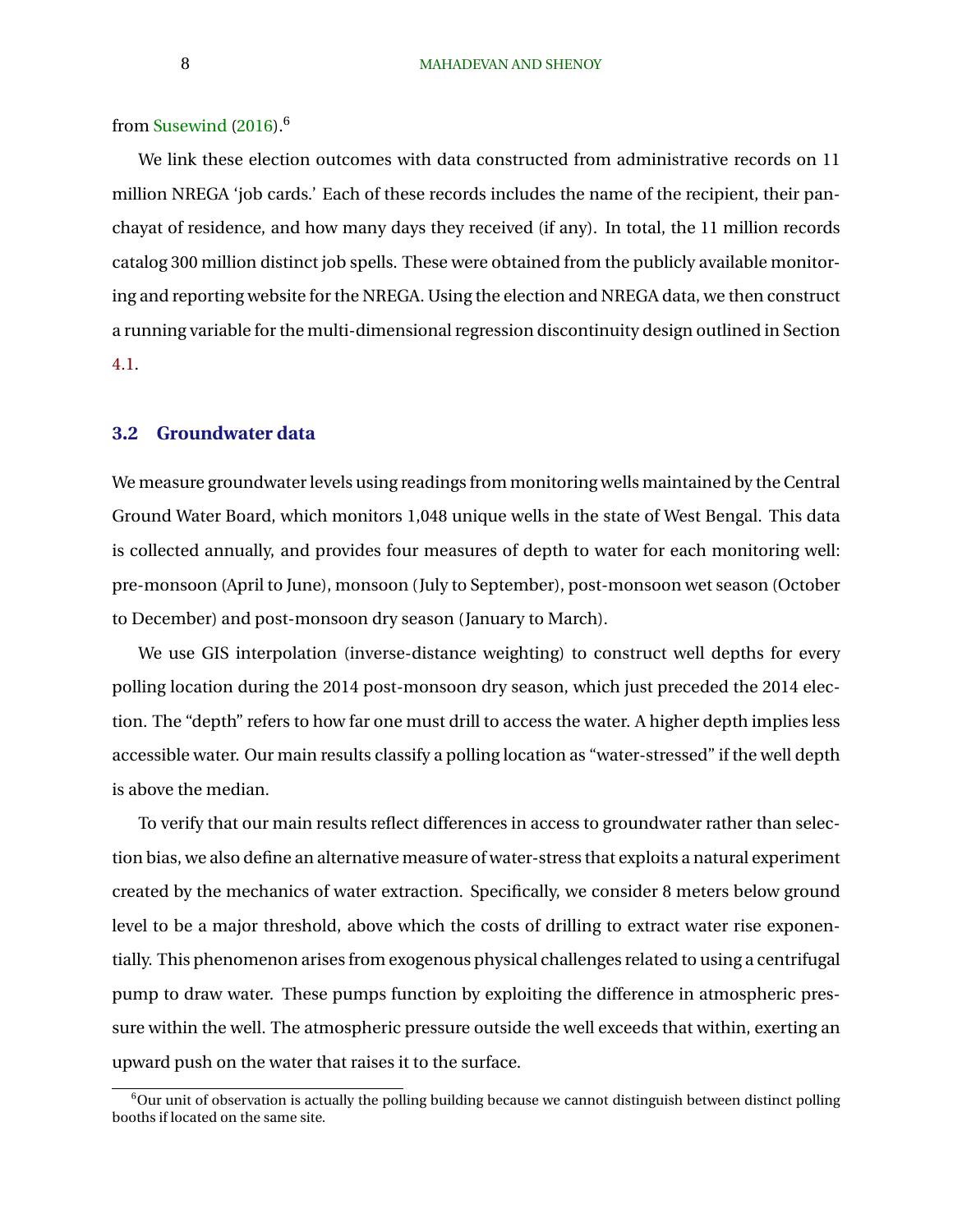<span id="page-9-0"></span>But beyond a depth of 8 meters, atmospheric pressure alone cannot create enough suction. The technology required to draw water from deeper levels is significantly more costly [\(Gibson](#page-22-0) [and Singer,](#page-22-0) [1969;](#page-22-0) [Spellman,](#page-23-0) [2004\)](#page-23-0). We use this threshold as exogenous variation following [Sekhri](#page-23-0) [\(2014\)](#page-23-0). Applying this method requires more precise measures of water depth. All analysis using the 8 meter cutoff measures water depth at each polling location using only the nearest monitoring well and keeping only stations within 5 kilometers of a monitoring well.

## **4 Design**

### **4.1 Defining the Running Variable**

The standard natural experiment for whether a party controls an elected office is the closeelection regression discontinuity design [\(George and Ponattu,](#page-22-0) [2020;](#page-22-0) [Nellis et al.,](#page-23-0) [2016;](#page-23-0) [Prakash](#page-23-0) [et al.,](#page-23-0) [2019\)](#page-23-0). If the village council president were directly elected—as they are in most Indian states—we could compare outcomes in a panchayat where the candidate of the ruling party wins a close election with one where it loses. That is, we would estimate a simple regression discontinuity using the vote share of the ruling party candidate as the running variable. But West Bengal's panchayats follow the Westminster system. Each panchayat is divided into wards that elect a representative, and the representatives collectively appoint a council president. The election of an entire council makes the problem of defining a running variable more complex, as no single vote share determines the presidency.

We follow the approach of [Shenoy and Zimmermann](#page-23-0) [\(2020\)](#page-23-0), which constructs a multidimensional running variable from the vote share of the ruling party across all wards in the panchayat (see, for example [Feigenbaum et al.,](#page-22-0) [2017;](#page-22-0) [Folke,](#page-22-0) [2014;](#page-22-0) [Katakorpi et al.,](#page-22-0) [2013;](#page-22-0) [Zajonc,](#page-24-0) [2012\)](#page-24-0). Suppose a village council has five seats, and the ruling party wins just one while losing the others by margins of 10, 20, 30, and 40 percent. Since it would have had to have won two more seats to hold an absolute majority, the shortest "distance" to the majority would be to flip the outcomes of the seats it lost by 10 and 20 percentage points.

These margins can be aggregated to a single metric using any of several distance metrics. In our main specifications we simply add up the loss margins of the seats needed to barely hold a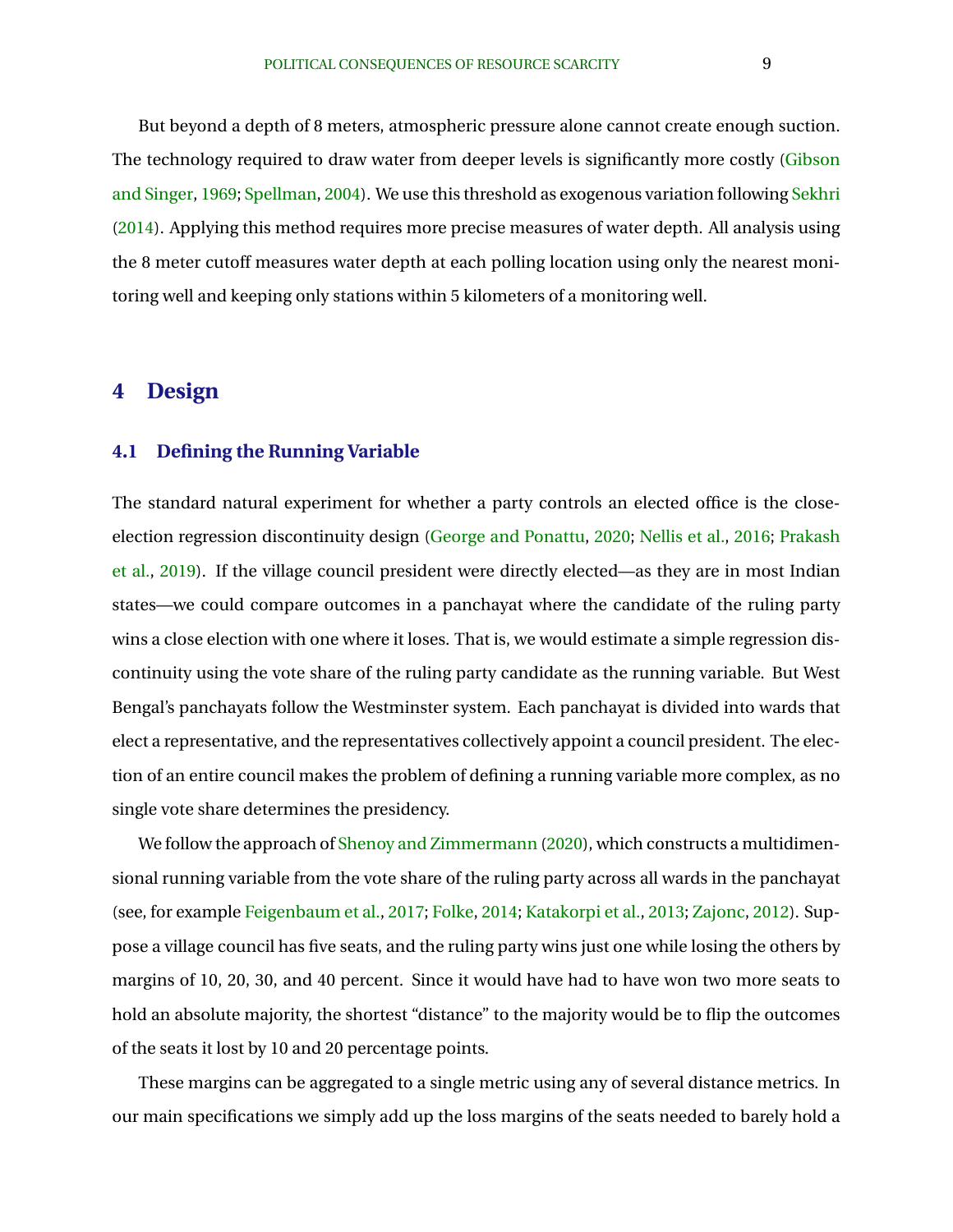<span id="page-10-0"></span>majority. In this example, the distance would be  $10 + 20 = 30$  percentage points, or 0.3. This is simply the one-norm in five-dimensional space (see Appendix [A.3](#page-29-0) for details), and the principle can be applied to a council of any size.<sup>7</sup> The approach generalizes to any  $p$ -norm in N dimensional space [\(Reardon and Robinson,](#page-23-0) [2012;](#page-23-0) [Wong et al.,](#page-24-0) [2013;](#page-24-0) [Cattaneo et al.,](#page-21-0) [2016;](#page-21-0) [Feigenbaum](#page-22-0) [et al.,](#page-22-0) [2017\)](#page-22-0). We show in Appendix [A.4](#page-29-0) that the main results hold for two other choices of p.

### **4.2 Specifications**

We estimate impacts on NREGA allocations at the panchayat level because only a small number of job cards can definitively be linked to a particular polling station. Let  $L_{it}$  be the average per-household NREGA allocation during the dry season (rabi) to panchayat i in year  $t =$ 2014, 2015, 2016. Let  $M_i$  be an indicator for whether the ruling party holds an absolute majority in the panchayat, and  $d_i$  be the distance to that outcome under some distance metric. Our preferred metric is the 1-Norm, but we show in Appendix [A.4](#page-29-0) that the results hold with the 2- Norm and Infinity-Norm. Let  $X_i$  be a vector of control variables (usually parliamentary and constituency fixed-effects). We estimate

$$
L_{it} = \alpha_0 + \alpha_1 d_i + \alpha_2 d_i M_i + \beta M_i + X_i \psi + \varepsilon_{it} \qquad \text{for } i \text{ such that } |d_i| < h \qquad (1)
$$

where h is the optimal bandwidth calculated using the method of [Calonico et al.](#page-20-0)  $(2014)$ . Observations are weighted by their distance to the cutoff using a triangular kernel, and standard errors are clustered by panchayat. As the [Calonico et al.](#page-20-0) [\(2014\)](#page-20-0) estimator has trouble calculating an optimal bandwidth in specifications that control for fixed effects, we simply use the optimal bandwidth for the analogous regression without fixed-effects. The coefficient  $\beta$  estimates the size of the discontinuity—that is, the impact on the panchayat's per-household NREGA allocations when the ruling party just barely takes an absolute majority on the local council.

We estimate a similar specification for the political impacts. Since we measure both vote shares and geocoordinates for individual polling locations, we make the polling location the the unit of observation in this specification. Let  $V_{is}$  be the fraction of votes cast for the ruling party's parliamentary candidate in panchayat  $i$  and polling location  $s$  relative to candidate's vote share

 $^{7}$ If a council has an even number of seats, we assume an absolute majority requires  $N/2+1$  seats.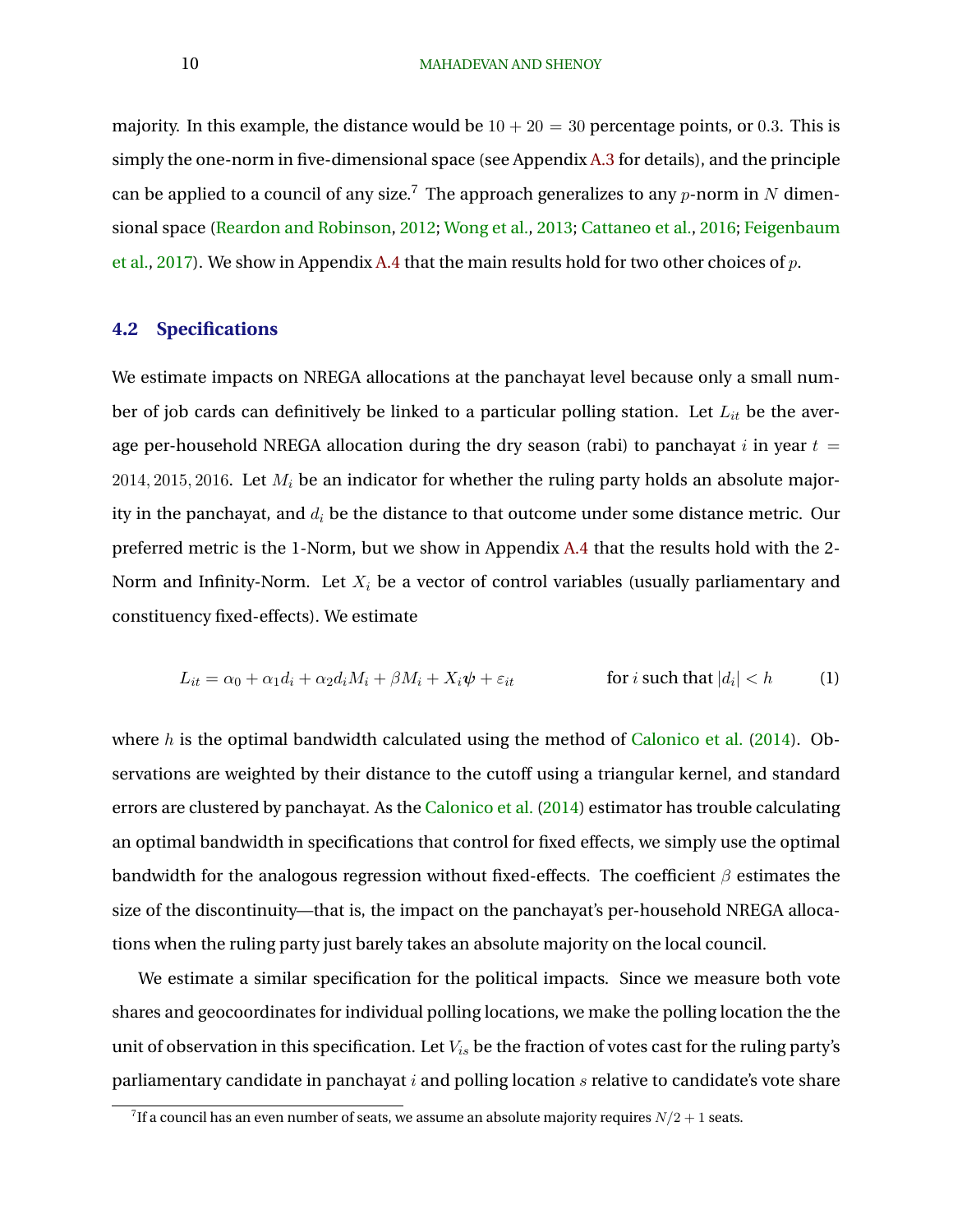<span id="page-11-0"></span>in the entire parliamentary constituency. This variable, which we sometimes refer to as the "vote lean," measures how much more supportive the location is than the constituency as a whole. Note that there are no time subscripts because we only observe vote shares for one election, the 2014 national election. We estimate

$$
V_{is} = \alpha_0 + \alpha_1 d_i + \alpha_2 d_i M_i + \beta M_i + X_i \psi + \varepsilon_{is} \qquad \text{for } i \text{ such that } |d_i| < h,\tag{2}
$$

The coefficient  $\beta$  estimates the impact on the ruling party's vote share when it barely takes an absolute majority council.

# **5 Results**

First, we find that the ruling party of the state government is directing additional support to local councils controlled by its co-partisans, but only in areas that are water-stressed. Table [1A](#page-18-0) tests for differences in the average per-household NREGA allocation to a panchayat when the ruling party wins a bare majority on the council. Columns 1 and 2 show estimates of Equation [1](#page-10-0) on the overall sample, first without, and then with district and constituency fixed-effects. The average household in a panchayat controlled by the ruling party gets an extra 0.8 to 0.9 days of labor during the dry seasons of 2014 through 2016, a roughly 11 to 12 percent increase over households in panchayats outside its control. The next two columns show that this increase is largely driven by the sub-sample of panchayats that are "water-stressed" (where the depth one must drill to find water exceeds the median). Water-stressed panchayats receive an extra 1.2 to 1.5 days of labor per household. Areas that are not water-stressed (Columns 5—6) receive a statistically insignificant 0.5 days of labor. This contrast is visualized in Figure [2,](#page-16-0) which plots binned means of the outcome against the running variable. The top panel of the figure confirms the estimates of Table [1A](#page-18-0).

Second, our estimates show the same pattern in the ruling party's national vote share relative to the overall share in the constituency. Controlling the local council only benefits the ruling party's national candidate in areas that are water-stressed. Columns 1 and 2 of Table [1B](#page-18-0) show estimates of the effect of controlling the local council on national election outcomes (Equation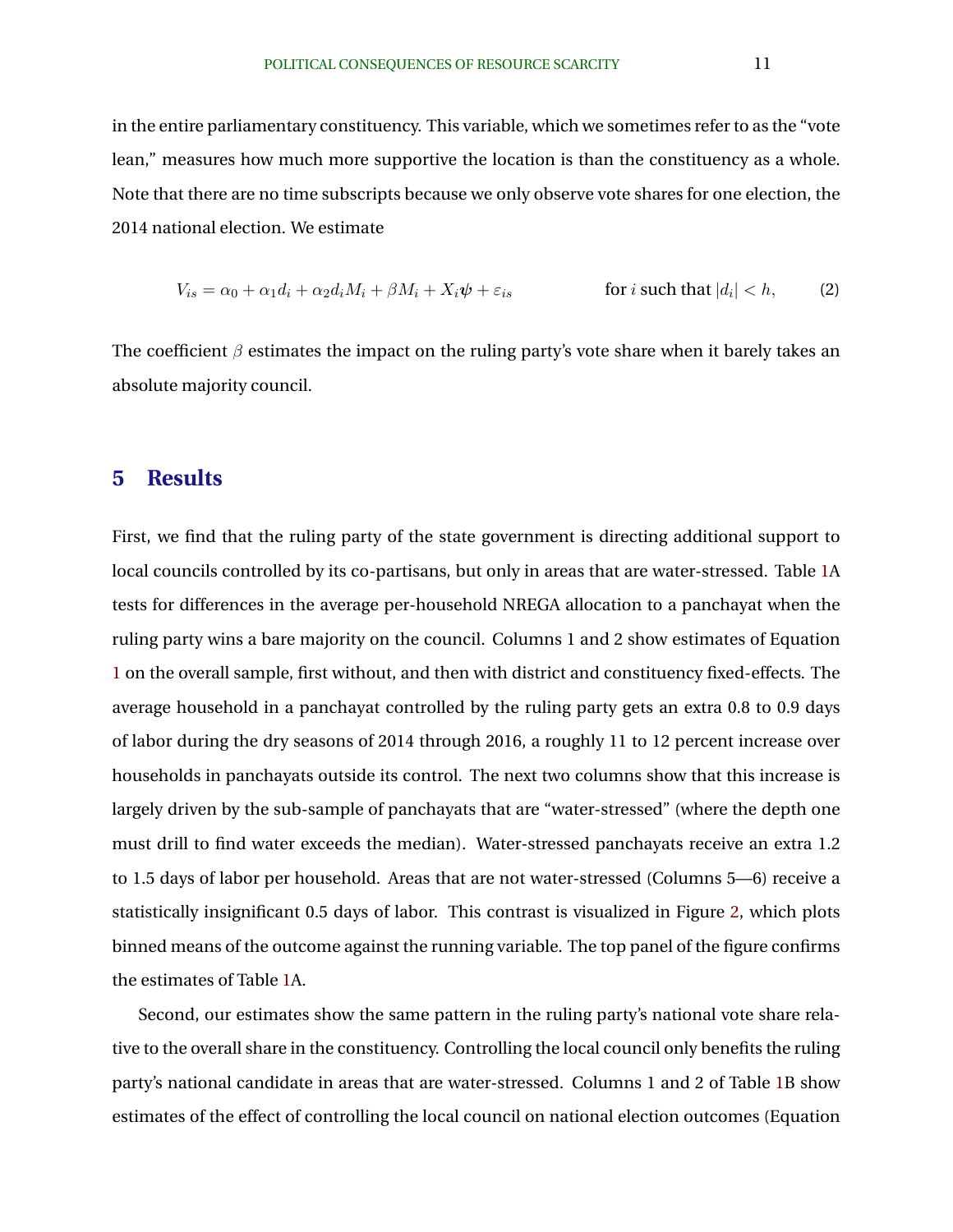#### 12 MAHADEVAN AND SHENOY

[2\)](#page-11-0) in the overall sample, first without, and then with district and constituency fixed-effects. We find that polling stations in panchayats controlled by the ruling party vote for its national candidate by an extra 1.5 to 1.8 percentage points. We then estimate the same equation within the sub-sample of polling locations that are water-stressed. Columns 3 and 4 show the estimates nearly double in these water-stressed locations. By contrast, estimates restricted to polling locations that are not water-stressed (Columns 5 and 6) show no evidence of a discontinuity. The bottom panel of Figure [2](#page-16-0) visualizes the difference in ruling party vote shares in water-stressed and non-stressed areas. Comparing the top and bottom panels shows that the discrete jump in NREGA allocations at the cutoff is mirrored by an equally stark jump in the ruling party's vote share.

Are the differences between water-stressed and non-stressed areas statistically significant? Using 1000 clustered bootstrap replications we show that the difference between the estimates in Columns 4 and 6, our most precise specifications, are significant for both NREGA allocations (at the 10 percent level) and for the ruling party vote share (at the 5 percent level).

At the very least, these estimates imply the misallocation of poverty relief is especially grave in areas that most need assistance. Areas suffering water stress, where the local council is controlled by the ruling party, receive substantially more aid than equally desperate areas controlled by the opposition. The fact that subsequent election outcomes mirror that pattern is consistent with our hypothesis that having control of these resources yields especially large political gains for the ruling party among households in economic distress induced by water shortages.

One natural concern is that our measure of being water-stressed may be correlated with any number of confounding factors that might actually be driving the results. Areas where farmers must drill especially deep might also be areas that are historically more remote, geographically unusual, or more favorable to the ruling party for reasons unrelated to groundwater.

To alleviate these concerns we exploit a technological quirk in pumping technology that creates plausibly exogenous variation in access to groundwater. Beyond the depth of 8 meters below ground level, traditional centrifugal pumps cease to work effectively, due to changes in the atmospheric pressure at that depth. Indeed, to drill deeper in order to access water is considerably more expensive beyond 8 meters, providing a discontinuity in extraction cost at that level. This discontinuity at the depth of 8 meters has been used in previous research as exogenous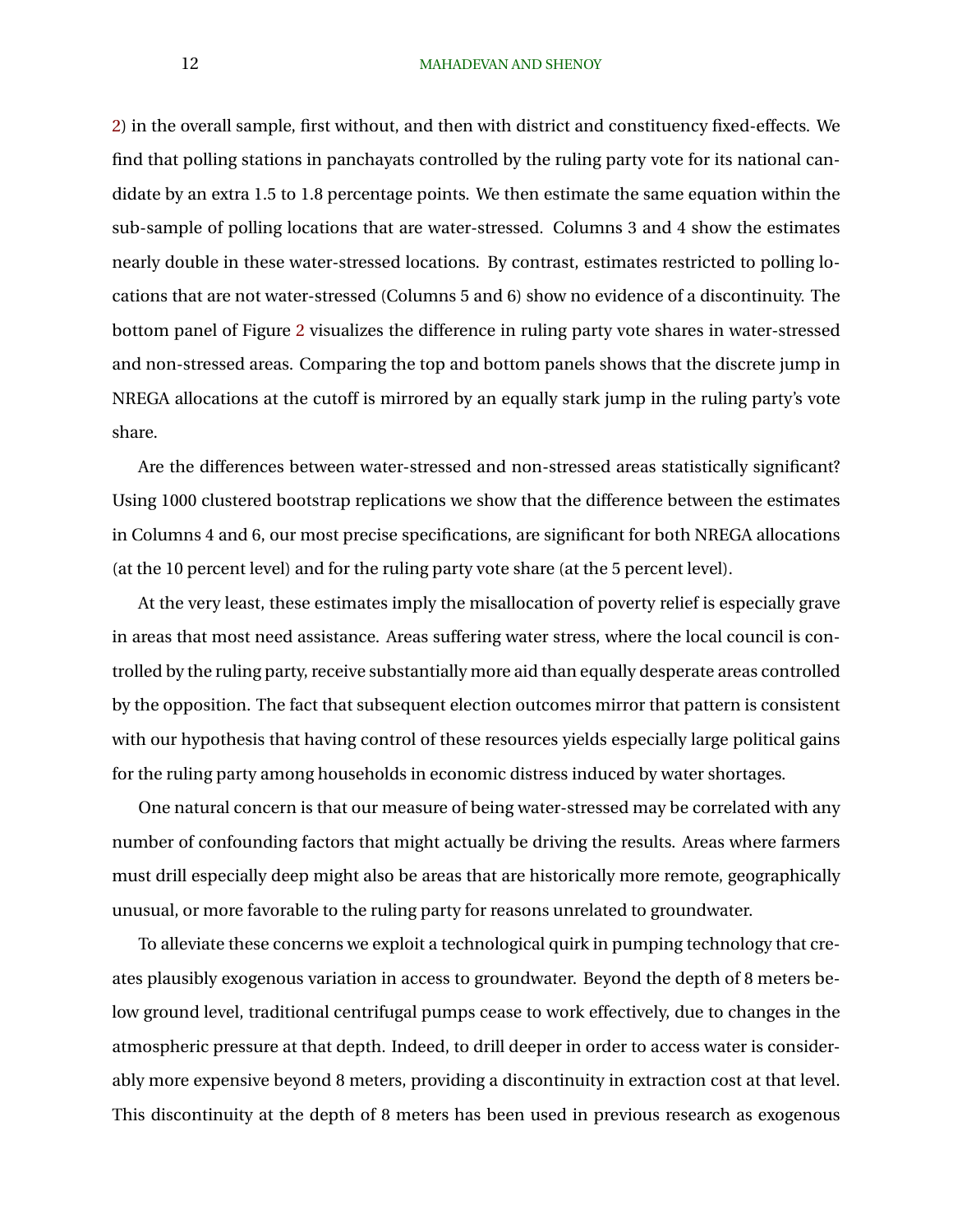variation in groundwater levels to show effects on poverty [\(Sekhri,](#page-23-0) [2014\)](#page-23-0), violence [\(Sekhri and](#page-23-0) [Hossain,](#page-23-0) [2020\)](#page-23-0) and firm productivity [\(Liu and Sekhri,](#page-22-0) [2021\)](#page-22-0).

We follow these studies and redefine "water-stressed" to mean a water depth greater than or equal to 8 meters below the surface, and restrict observations to panchayats with a depth within a window of 3 meters above and below the 8 meter cutoff. We then further restrict to "waterstressed" and estimate Equation [1](#page-10-0) (now on panchayats with water depths of 8 to 11 meters). Comparing wells narrowly above and below this threshold of 8 meters allows us to overcome potential concerns of confounding factors affecting our observed outcomes, as well as being correlated with water depth. Columns 1 and 2 of Table [2](#page-19-0) shows that the estimates are comparable or even larger than those in Columns 3 and 4 of Table [1A](#page-18-0). Panchayats in areas that are water-stressed (those with depths just greater than the 8 meter cutoff) receive an extra 2 to 3 days per household of NREGA labor if they are controlled by the ruling party. In non-stressed areas, by contrast, there is no significant difference in the average NREGA allocation to places that are or are not controlled by the ruling party.

Columns 5—8 take a similar approach estimating Equation [2.](#page-11-0) The results are consistent with [1B](#page-18-0). Columns 5 and 6 show that restricting to "water-stressed" polling locations (those with water depths of 8 to 11 meters) yields estimates even larger than those in Columns 3 and 4 of Table [1B](#page-18-0). By contrast, Columns 7 and 8 show that restricting to "non-stressed" areas (polling locations of water depth 5 to 8 meters) yields estimates close to zero.

Figure [3](#page-17-0) shows that the choice of 3 meters for the window around the 8 meter cutoff is not pivotal. We redo the estimates used to construct Table [2](#page-19-0) using every window from  $\pm 1$  meter around the cutoff to  $\pm 8$  meters around the cutoff, always taking depths greater than 8 meters as our measure for whether the area is water-stressed. The results confirm that the choice of window has little bearing on the estimates. The RD estimate is large and significant in areas that are water-stressed, and small and insignificant elsewhere.

# **6 Discussion and Directions for Future Research**

Taken together our results suggest that wherever politicians have the means to spend public funds for partisan advantage, the electoral impact is magnified in the presence of scarcity. One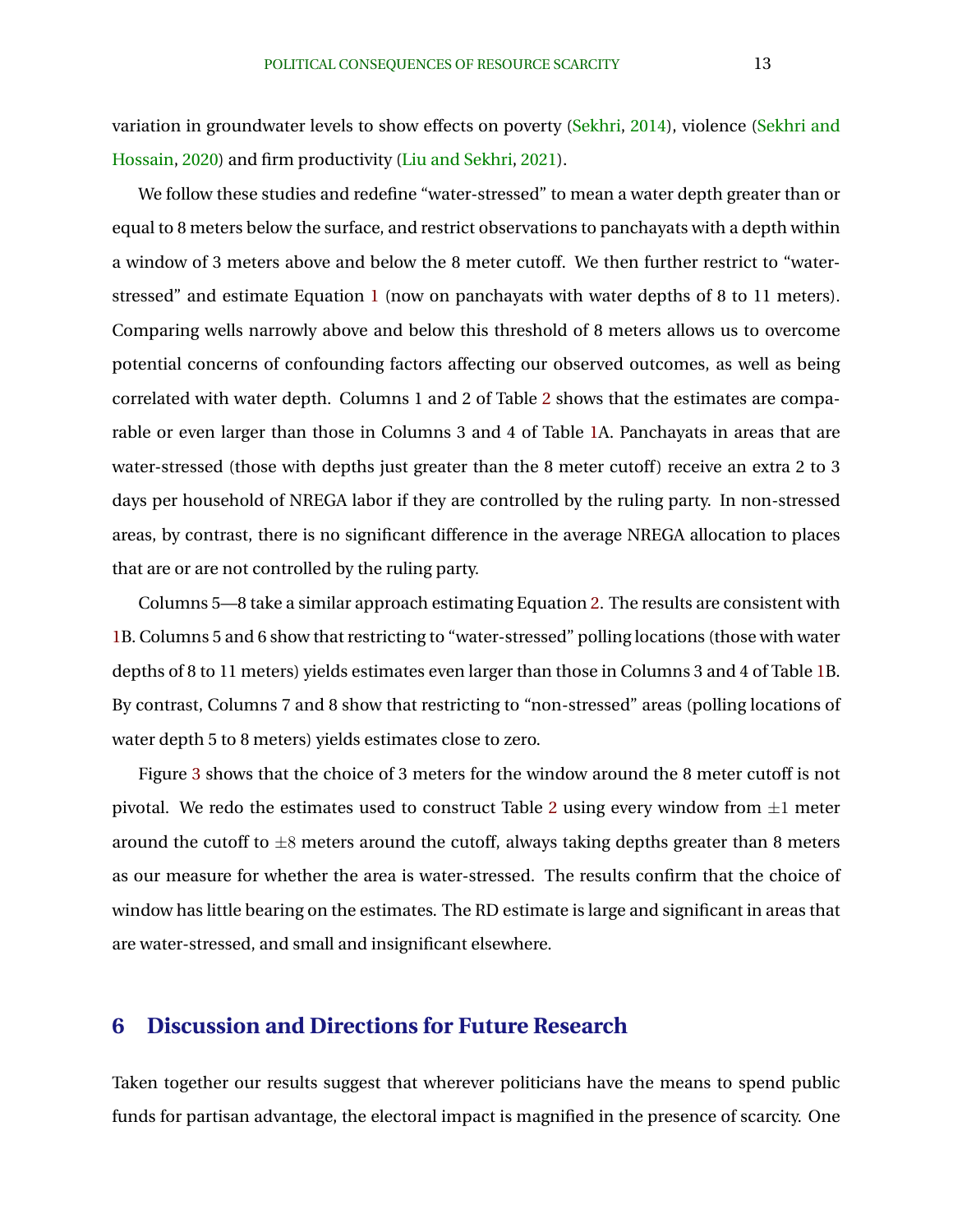#### 14 MAHADEVAN AND SHENOY

caveat to our results is that since we rely on administrative data, we cannot directly observe whether the mechanism is an actual quid pro quo with voters, or merely gratitude for ruling party officials that deliver aid. Though the second scenario might seem more benign, its counterpoint is that voters blame an opposition official who cannot deliver critical aid because she is sabotaged by the state government. Nevertheless, one priority for future work is exploring which of these two scenarios is the true mechanism.

One especially troubling implication of our results is that politicians may view scarcity less as a problem to prevent than an opportunity to cement their grip on power [Wade](#page-24-0) [\(1982\)](#page-24-0). Prior work has found that voters evaluate the incumbent in part on how they respond to disasters [\(Cole et](#page-21-0) [al.,](#page-21-0) [2012;](#page-21-0) [Tarquinio,](#page-24-0) [2021\)](#page-24-0). But unlike a natural disaster, water scarcity is preventable through better infrastructure and more careful oversight of water use. But one possible implication of our results is that politicians have no clear incentives to prevent such long-term scarcity because it enhances their power to dispense aid in return for votes. Indeed, many of the other maneuvers used by politicians to win elections, such as dispensing cheap electricity to power water pumps just before elections [\(Baskaran et al.,](#page-20-0) [2015\)](#page-20-0), are likely to aggravate the problem. Future work must explore whether forward-looking politicians distort their investments to keep voters evervulnerable to water-scarcity and thus ever-grateful for government aid.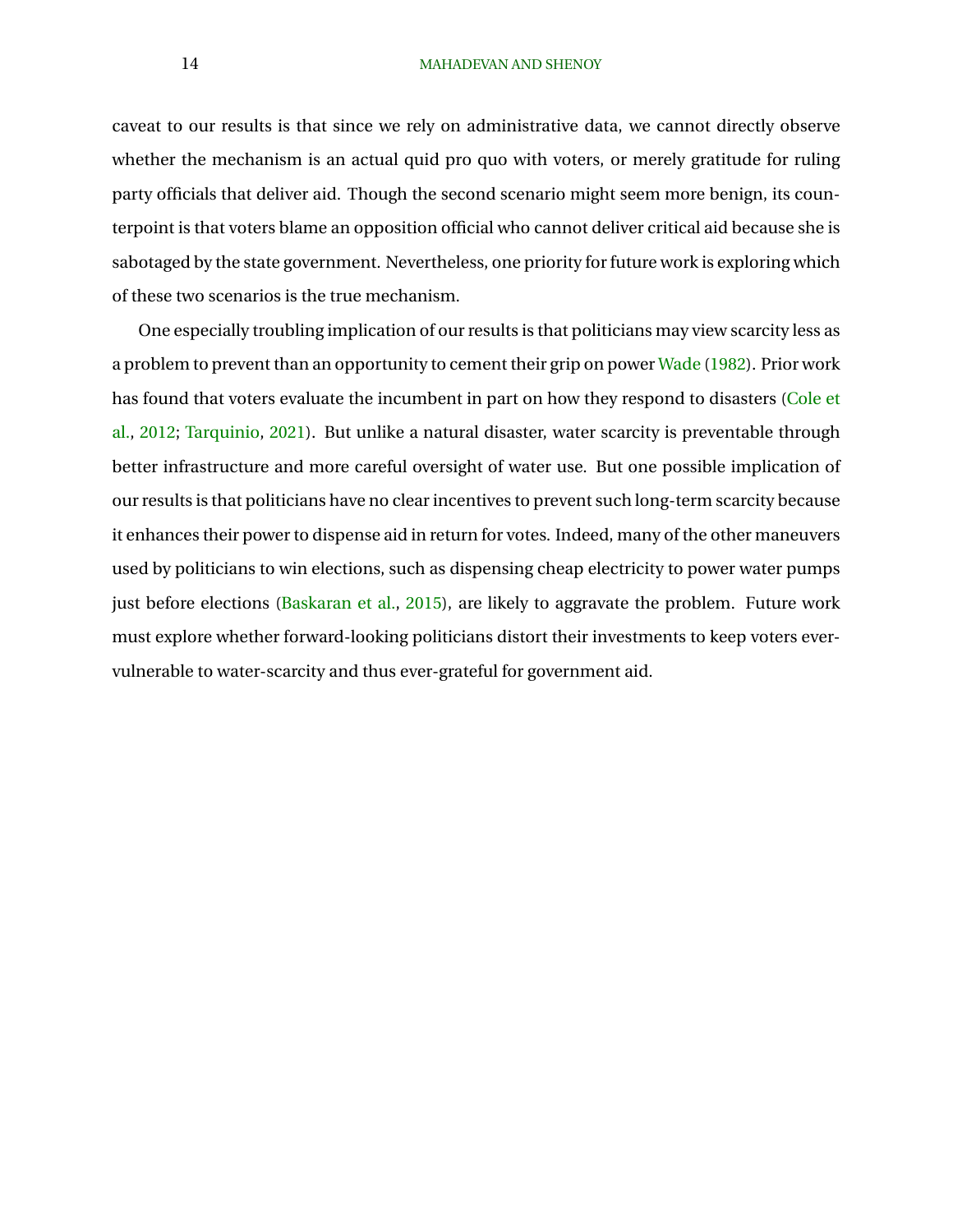# <span id="page-15-0"></span>**7 Tables and Figures**

**Figure 1**

Water Tables Have Been Declining for Decades in West Bengal: No Ex-ante Evidence of Ruling Party Representation in Drier Regions

### **A. Water Tables Declining to Critical Levels**





*Note:* Figure A plots the percentiles of the distribution of groundwater depth (from the Central Groundwater Board) among polling locations in our sample from 1996 to 2016. Note that "depth" refers to how far below the surface a farmer must drill to access the water—greater depth implies the water table is more depleted. The inter-quartile range declines in tandem with the median, but there is great heterogeneity across polling location. While several individual wells already have a depth greater than 8 meters before the 2000s, it is striking that the median depth has steadily reached this value by 2016. This could be predictive of a significant water crisis in the near future, as pumping water rises steeply in cost. Figure B shows two plots that (i) track the amount of aid (NREGA days) being directed to regions by groundwater levels and (ii) the representation of the ruling party across regions with varying groundwater levels. While more aid predictably goes to drier areas, there is no pattern that emerges linking ruling party presence with groundwater depth.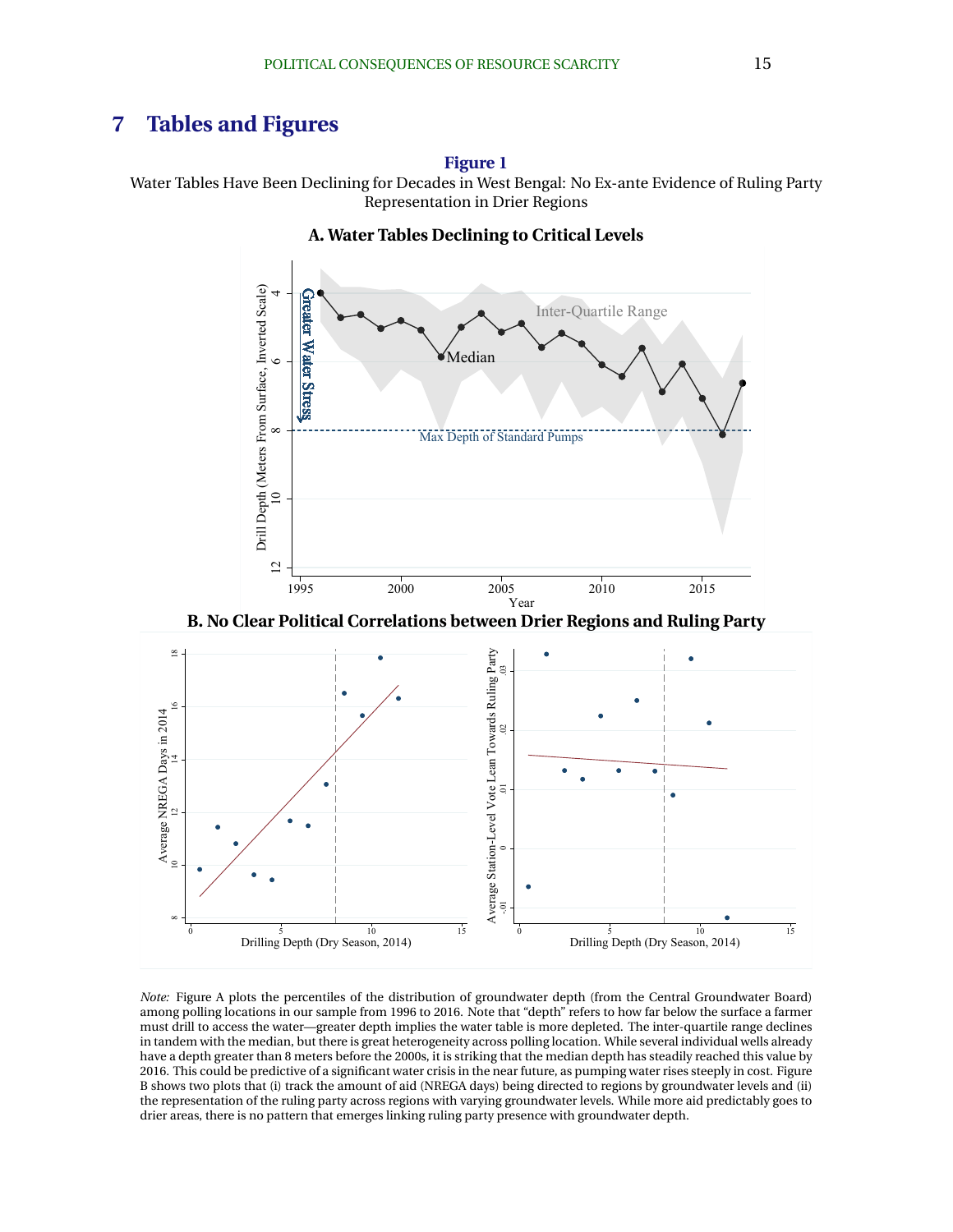<span id="page-16-0"></span>









*Note:* This figure shows that the discontinuities in NREGA allocations and national vote share arise primarily in areas that are water-stressed. Each dot is the mean of the outcome within an equally-sized bin of the running variable. This figure defines "water-stressed" the same way as Table [1:](#page-18-0) panchayats or polling locations where depth one must drill to find water exceeds the median in our sample.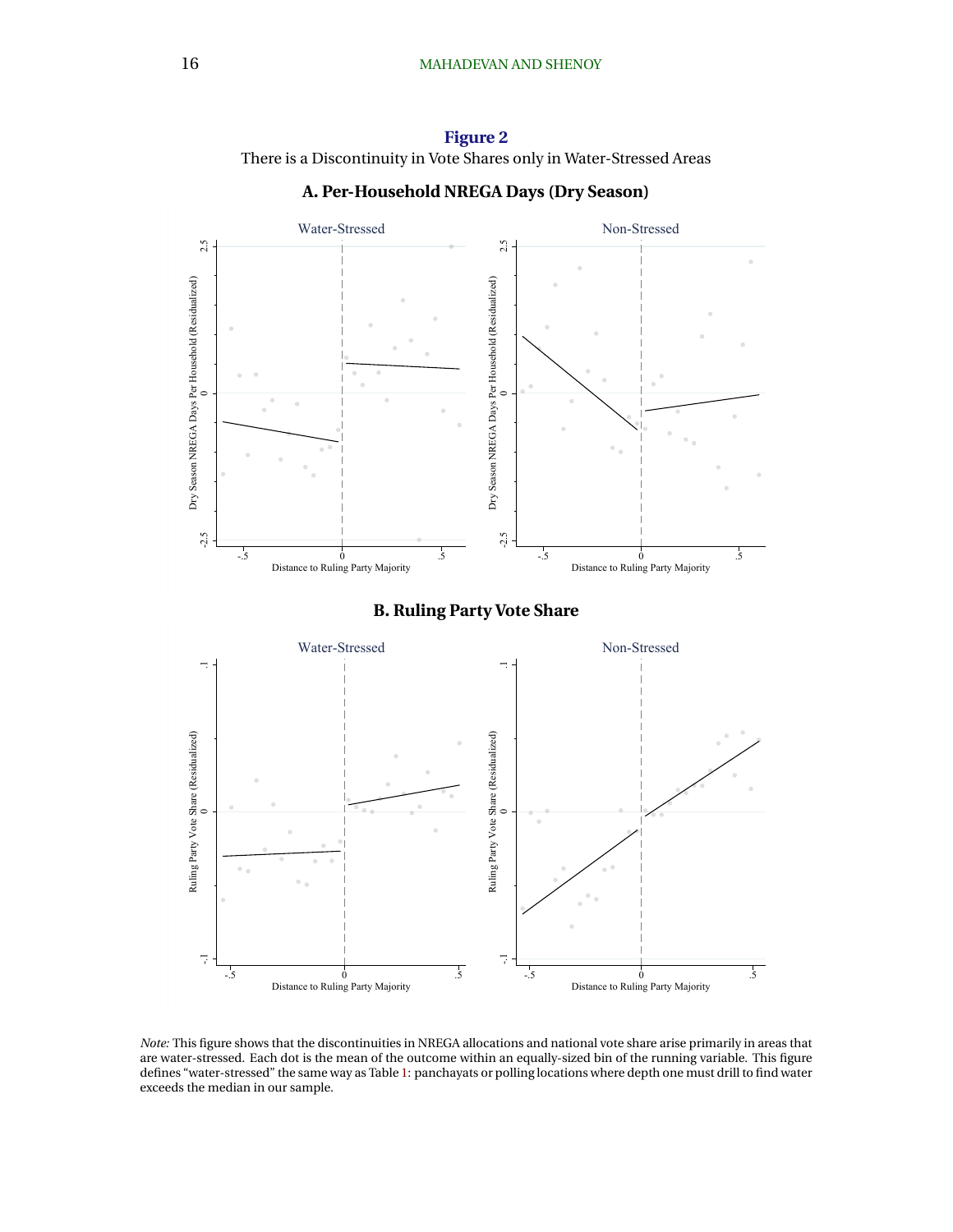<span id="page-17-0"></span>

*Note:* We test the sensitivity of the estimates in Table [2](#page-19-0) to the window of observations above and below the 8 meter cutoff. Each point shows an RD estimate after restricting the full sample to polling locations with a drilling depth of 8 ± x, where x is varied along the horizontal axis. The top- and bottom-left panels are comparable to the specification in Columns<br>2 and 4 while the specification in the 2 and 4, while the top- and bottom-right panels are comparable to Columns 6 and 8. The red points and lines show the estimate and 95 percent confidence interval. The heights the blue bars show the number of clusters used to estimate the coefficient (which declines as the window of drilling depths shrinks).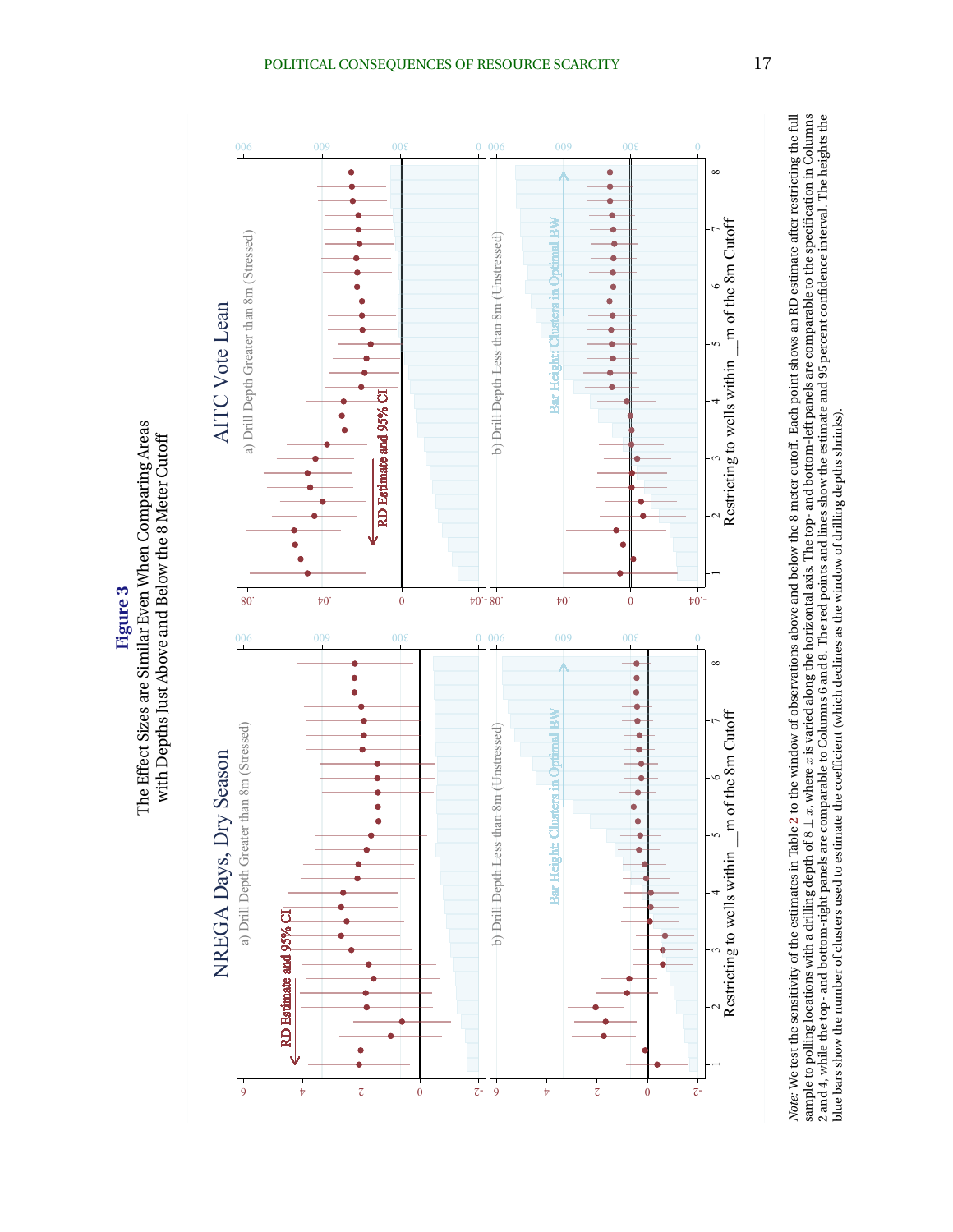<span id="page-18-0"></span>

| A. Panchayat-Level Average NREGA Days of Labor (Pooled) |            |                                                 |            |                |         |              |  |  |
|---------------------------------------------------------|------------|-------------------------------------------------|------------|----------------|---------|--------------|--|--|
|                                                         |            | <b>Full Sample</b>                              |            | Water-Stressed |         | Non-Stressed |  |  |
|                                                         | (1)        | (2)                                             | (3)        | (4)            | (5)     | (6)          |  |  |
| <b>RD</b> Estimate                                      | $0.820**$  | $0.887***$                                      | $1.237**$  | $1.551***$     | 0.539   | 0.451        |  |  |
|                                                         | (0.328)    | (0.272)                                         | (0.484)    | (0.422)        | (0.409) | (0.334)      |  |  |
| <b>Total Obs</b>                                        | 7836       | 7836                                            | 3904       | 3904           | 3904    | 3904         |  |  |
| Obs in BW                                               | 5376       | 5376                                            | 2568       | 2568           | 2816    | 2816         |  |  |
| Clusters in BW                                          | 1344       | 1344                                            | 642        | 642            | 704     | 704          |  |  |
| <b>Control Mean</b>                                     | 7.24       | 7.24                                            | 8.04       | 8.04           | 6.52    | 6.52         |  |  |
| Bandwidth                                               | 0.629      | 0.629                                           | 0.769      | 0.769          | 0.552   | 0.552        |  |  |
| Robust p-val                                            | 0.022      | 0.037                                           | 0.028      | 0.016          | 0.238   | 0.472        |  |  |
| <b>District FEs</b>                                     |            | X                                               |            | X              |         | X            |  |  |
| <b>Constituency FEs</b>                                 |            | X                                               |            | X              |         | X            |  |  |
|                                                         |            | <b>B. Station-Level Ruling Party Vote Share</b> |            |                |         |              |  |  |
|                                                         |            | <b>Full Sample</b>                              |            | Water-Stressed |         | Non-Stressed |  |  |
|                                                         | (1)        | (2)                                             | (3)        | (4)            | (5)     | (6)          |  |  |
| <b>RD</b> Estimate                                      | $0.015***$ | $0.018***$                                      | $0.029***$ | $0.030***$     | 0.001   | 0.007        |  |  |
|                                                         | (0.006)    | (0.005)                                         | (0.008)    | (0.006)        | (0.009) | (0.007)      |  |  |
| <b>Total Obs</b>                                        | 16580      | 16580                                           | 8168       | 8168           | 8171    | 8171         |  |  |
| Obs in BW                                               | 10909      | 10909                                           | 5218       | 5218           | 5516    | 5516         |  |  |
| Clusters in BW                                          | 1308       | 1308                                            | 674        | 674            | 821     | 821          |  |  |
| Bandwidth                                               | 0.551      | 0.551                                           | 0.816      | 0.816          | 0.413   | 0.413        |  |  |
| Robust p-val                                            | 0.030      | 0.035                                           | 0.001      | 0.001          | 0.917   | 0.326        |  |  |
| <b>District FEs</b>                                     |            | X                                               |            | X              |         | X            |  |  |
| <b>Constituency FEs</b>                                 |            | X                                               |            | X              |         | X            |  |  |

### **Table 1** Main Results

*Note:* We mark a panchayat or polling location as "water-stressed" if the depth one must drill to find water exceeds the median in our sample. The RD estimate gives the impact of having a local council with a narrow majority for the ruling party. Bandwidths are MSE-optimal (see [Calonico et al.,](#page-20-0) [2014\)](#page-20-0). "Robust p-val" gives the p-value after adjusting for bandwidth uncertainty. See text for description of each specification.

\*p=0.10 \*\*p=0.05 \*\*\*p=0.01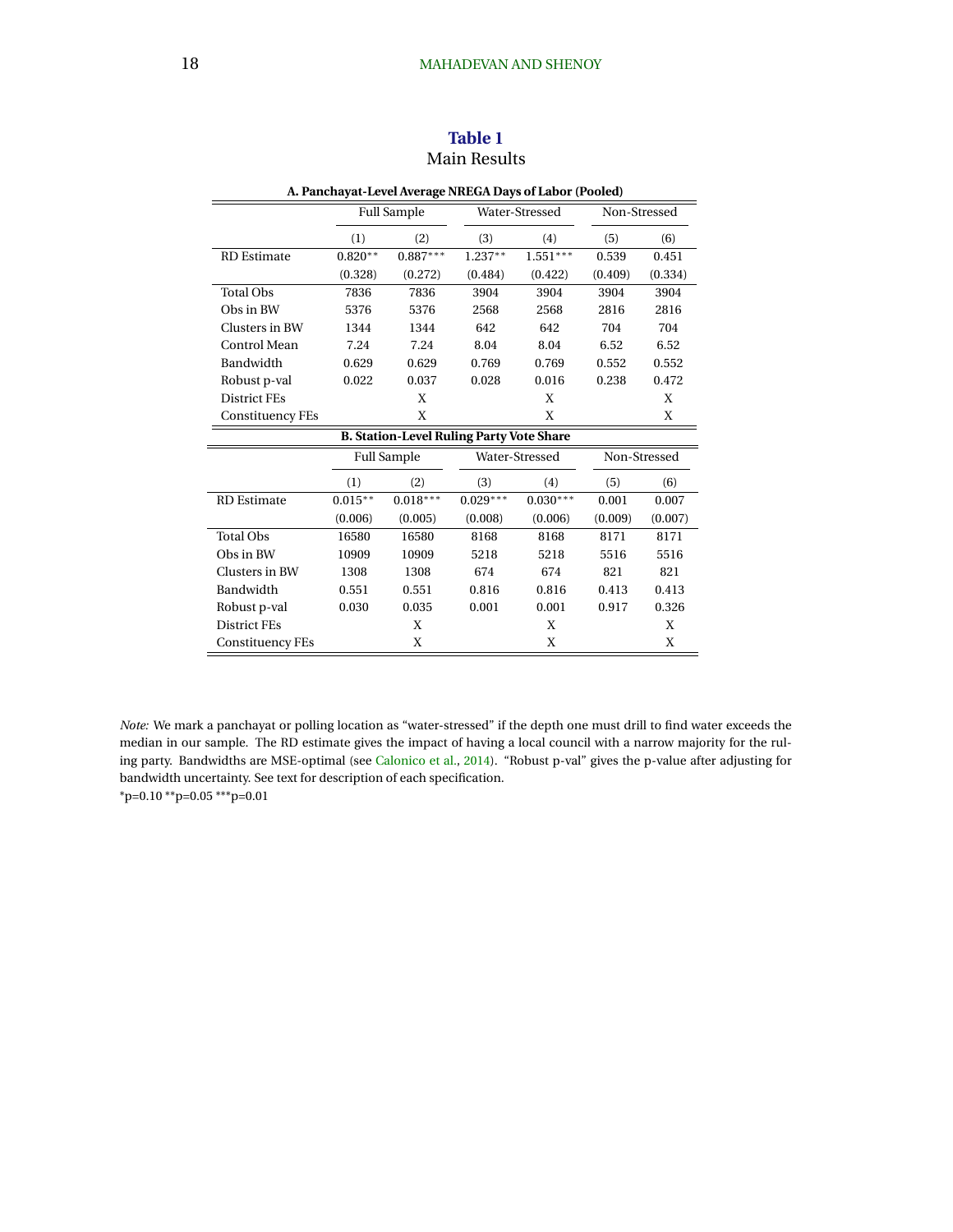<span id="page-19-0"></span>**Table 2** Results Hold Using the 8-Meter Depth Cutoff as the Measure of Water-Stress Restricted to Wells  $8 \pm 3$  Meters of Drilling Depth

|                         | Water-Stressed |              |              | Non-Stressed |              | Water-Stressed | Non-Stressed |              |
|-------------------------|----------------|--------------|--------------|--------------|--------------|----------------|--------------|--------------|
|                         | (1)<br>(2)     |              | (3)<br>(4)   |              | (5)          | (6)            | (7)          | (8)          |
|                         | <b>NREGA</b>   | <b>NREGA</b> | <b>NREGA</b> | <b>NREGA</b> | <b>Votes</b> | Votes          | <b>Votes</b> | <b>Votes</b> |
| <b>RD</b> Estimate      | $2.984**$      | $2.336**$    | $-0.826$     | $-0.612$     | $0.039***$   | $0.045***$     | $-0.006$     | $-0.004$     |
|                         | (1.259)        | (1.066)      | (0.865)      | (0.596)      | (0.012)      | (0.010)        | (0.013)      | (0.010)      |
| <b>Total Obs</b>        | 648            | 648          | 976          | 976          | 1448         | 1448           | 2140         | 2140         |
| Obs in BW               | 440            | 440          | 632          | 632          | 940          | 940            | 1404         | 1404         |
| Clusters in BW          | 110            | 110          | 158          | 158          | 203          | 203            | 303          | 303          |
| Control Mean            | 8.13           | 8.13         | 8.10         | 8.10         | $-0.03$      | $-0.03$        | 0.02         | 0.02         |
| Bandwidth               | 1.638          | 1.638        | 0.579        | 0.579        | 1.250        | 1.250          | 0.437        | 0.437        |
| Robust p-val            | 0.128          | 0.093        | 0.273        | 0.108        | 0.007        | 0.000          | 0.636        | 0.477        |
| <b>District FEs</b>     |                | X            |              | X            |              | X              |              | X            |
| <b>Constituency FEs</b> |                | X            |              | X            |              | X              |              | X            |

*Note:* This table presents estimates of Equations [1](#page-10-0) and [2](#page-11-0) that define water-stress using the 8 meters threshold from [Sekhri](#page-23-0) [\(2014\)](#page-23-0). This table restricts the sample to panchayats and polling stations within 3 meters of the cutoff, but Figure [3](#page-17-0) shows that the results are robust to other choices. The interpretation of the coefficients is similar to Table [1.](#page-18-0) See text for description of each specification.

\*p=0.10 \*\*p=0.05 \*\*\*p=0.01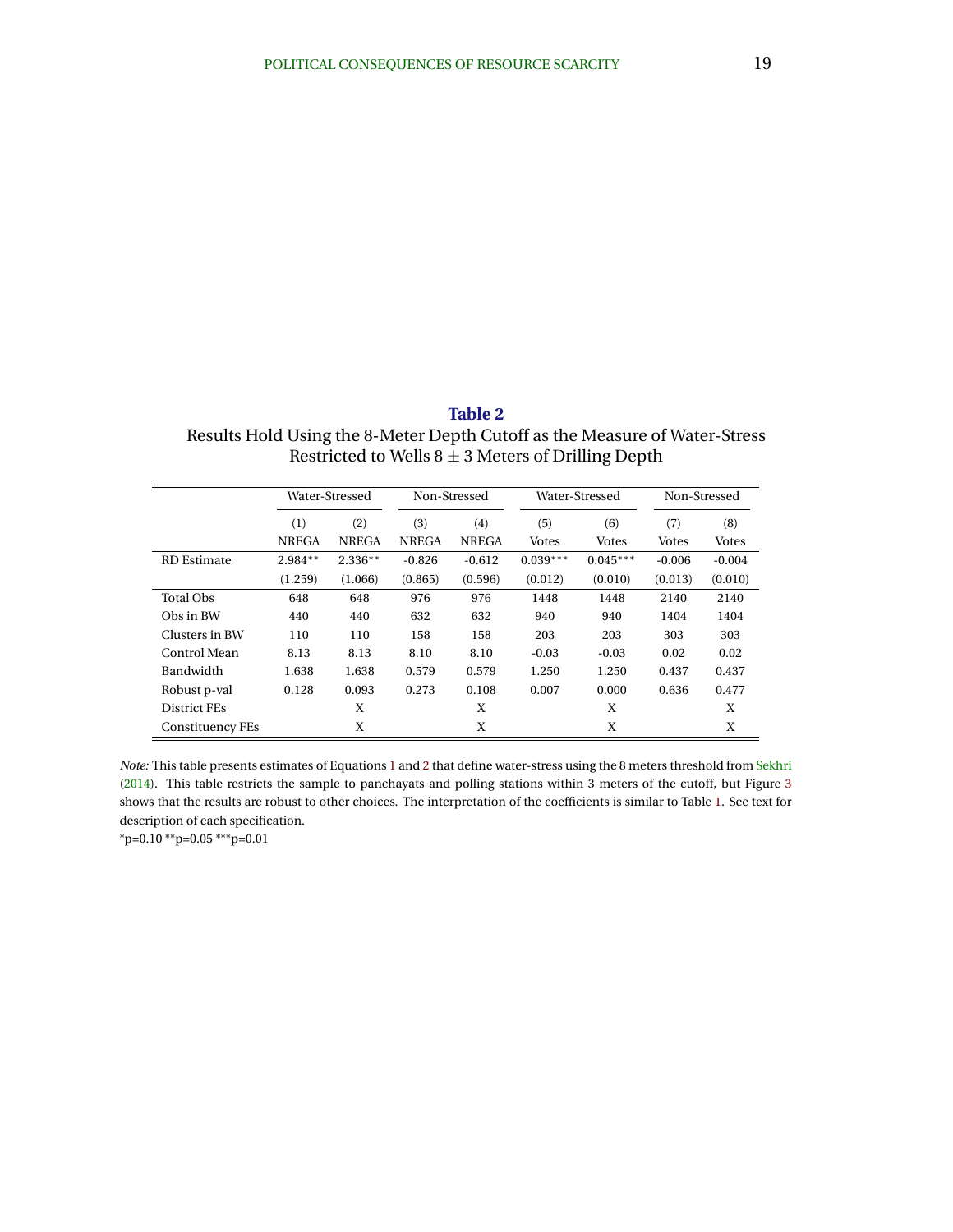# <span id="page-20-0"></span>**References**

- **Asher, Sam and Paul Novosad**, "Politics and Local Economic Growth: Evidence from India," *American Economic Journal: Applied Economics*, 2017, *9* (1), 229–273.
- **Asoka, Akarsh, Tom Gleeson, Yoshihide Wada, and Vimal Mishra**, "Relative Contribution of Monsoon Precipitation and Pumping to Changes in Groundwater Storage in India," *Nature Geoscience*, February 2017, *10* (2), 109–117.
- **Bardhan, Pranab and Dilip Mookherjee**, "Clientelistic Politics and Economic Development: An Overview," in Jean-Marie Baland, François Borguignon, Jean-Philippe Platteau, and Thierry Verdier, eds., *The Handbook of Economic Development and Institutions*, Princeton and Oxford: Princeton University Press, 2020.
- **Baskaran, Thushyanthan, Brian Min, and Yogesh Uppal**, "Election Cycles and Electricity Provision: Evidence from a Quasi-experiment with Indian Special Elections," *Journal of Public Economics*, 2015, *126*, 64–73.
- **Besley, Timothy and Robin Burgess**, "The Political Economy of Government Responsiveness: Theory and Evidence from India," *Quarterly Journal of Economics*, 2002, *117* (4), 1415–1451.
- **Blattman, Christopher and Edward Miguel**, "Civil War," *Journal of Economic Literature*, March 2010, *48* (1), 3–57.
- **Brender, Adi and Allan Drazen**, "How Do Budget Deficits and Economic Growth Affect Reelection Prospects? Evidence from a Large Panel of Countries," *American Economic Review*, 2008, *98* (5), 2203–2220.
- Burgess, Robin, Olivier Deschênes, Dave Donaldson, and Michael Greenstone, "The Unequal Effects of Weather and Climate Change: Evidence from Mortality in India," Working Paper, MIT 2014.
- **, , , and** , "Weather, Climate Change and Death in India," Working Paper, London School of Economics 2017.
- **Bussell, Jennifer**, *Clients and Constituents: Political Responsiveness in Patronage Democracies*, New York: Oxford University Press, 2019.
- **Calonico, Sebastian, Matias D Cattaneo, and Rocio Titiunik**, "Robust Nonparametric Confidence Intervals for Regression-discontinuity Designs," *Econometrica*, 2014, *82* (6), 2295–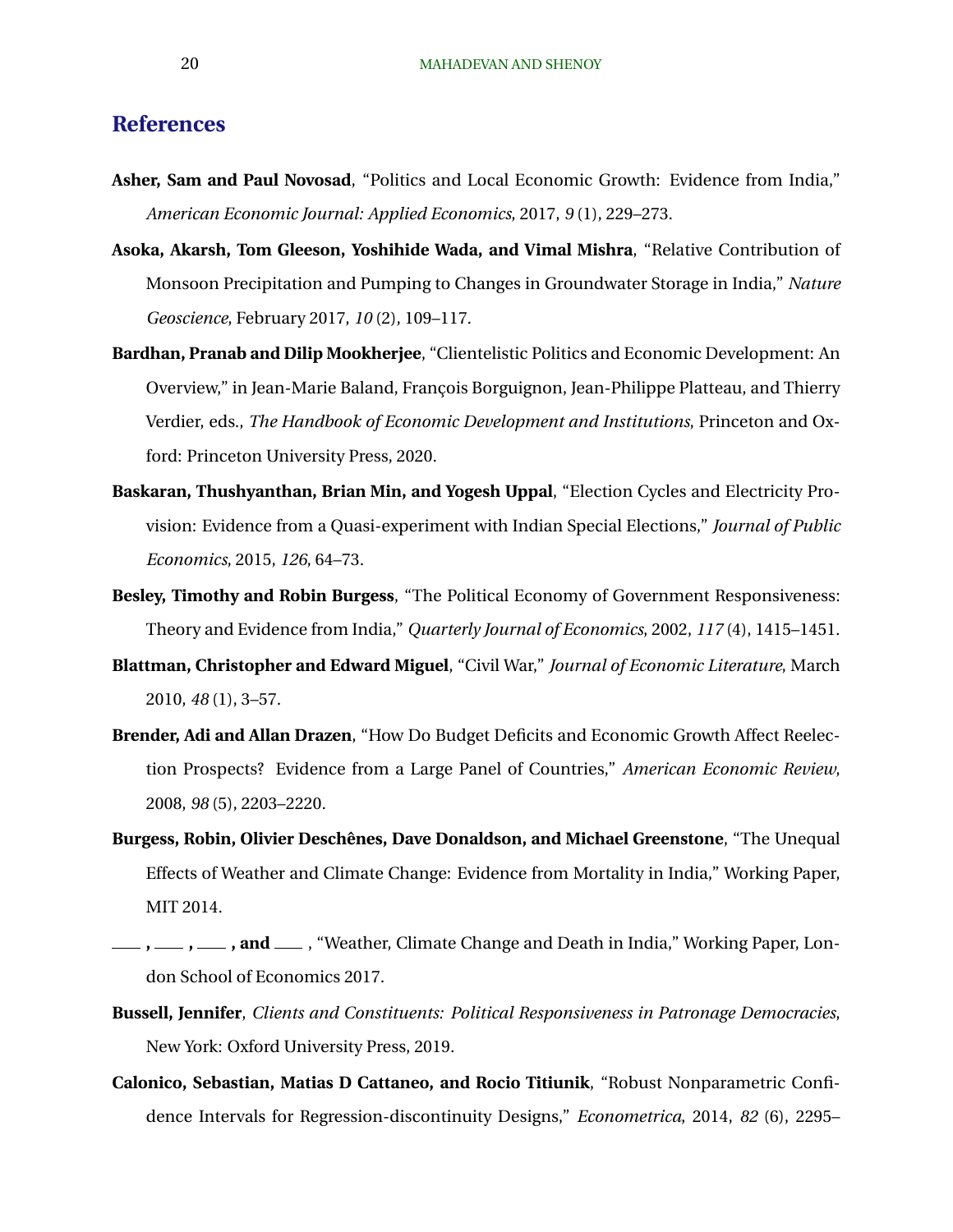<span id="page-21-0"></span>2326.

- **Carleton, Tamma A., Amir Jina, Michael T. Delgado, Michael Greenstone, Trevor Houser, Solomon M. Hsiang, Andrew Hultgren, Robert E. Kopp, Kelly E. McCusker, Ishan B. Nath, James Rising, Ashwin Rode, Hee Kwon Seo, Jiacan Yuan Arvid Viaene, and Alice Tianbo Zhang**, "Valuing the Global Mortality Consequences of Climate Change Accounting for Adaptation Costs and Benefits," Working Paper 27599, National Bureau of Economic Research July 2020.
- **Carreri, Maria and Oeindrila Dube**, "Do Natural Resources Influence Who Comes to Power, and How?," *The Journal of Politics*, 2017, *79* (2), 502–518.
- **Caselli, Francesco, Massimo Morelli, and Dominic Rohner**, "The Geography of Interstate Resource Wars," *The Quarterly Journal of Economics*, 02 2015, *130* (1), 267–315.
- **Cattaneo, Matias D., Luke Keele, Rocío Titiunik, and Gonzalo Vazquez-Bare**, "Interpreting Regression Discontinuity Designs with Multiple Cutoffs," *The Journal of Politics*, 2016, *78* (4), 1229–1248.
- **Cole, Shawn**, "Fixing Market Failures or Fixing Elections? Agricultural Credit in India," *American Economic Journal: Applied Economics*, 2009, *1* (1), 219–250.
- **, Andrew Healy, and Eric Werker**, "Do voters demand responsive governments? Evidence from Indian disaster relief," *Journal of Development Economics*, 2012, *97* (2), 167–181.
- **De la O, Ana**, "Do Conditional Cash Transfers Affect Electoral Behavior? Evidence from a Randomized Experiment in Mexico," *American Journal of Political Science*, 2013, *57* (1), 1–14.
- **Desai, Sonalde and Reeve Vanneman**, "India Human Development Survey-II (IHDS-II), 2011- 12," *Inter-university Consortium for Political and Social Research*, August 2018.
- **Deschênes, Olivier and Michael Greenstone**, "Climate Change, Mortality, and Adaptation: Evidence from Annual Fluctuations in Weather in the US," *American Economic Journal: Applied Economics*, October 2011, *3* (4), 152–85.
- **Dey, Subhasish and Kunal Sen**, "Is Partisan Alignment Electorally Rewarding? Evidence from Village Council Elections in India," 2016. IZA Discussion Paper No. 9994.
- **Dunning, Thad and Janhavi Nilekani**, "Ethnic Quotas and Political Mobilization: Caste, Parties, and Distribution in Indian Village Councils," *American Political Science Review*, 2013, *107*  $(1), 35 - 56.$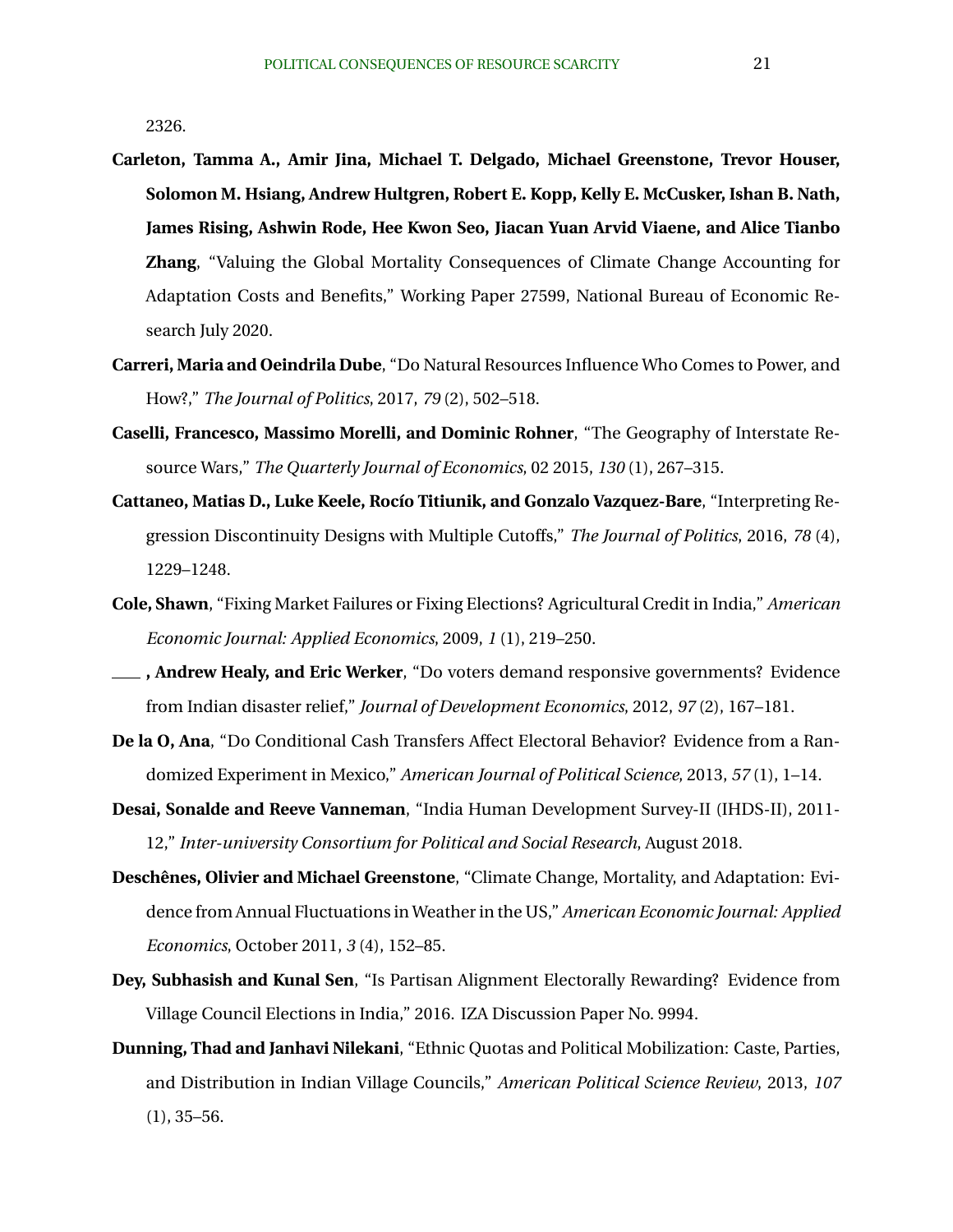- <span id="page-22-0"></span>**Feigenbaum, James J., Alexander Fouirnaies, and Andrew B. Hall**, "The Majority-Party Disadvantage: Revising Theories of Legislative Organization," *Quarterly Journal of Political Science*, 2017, *12* (3), 269–300.
- **Folke, Olle**, "Shades of Brown and Green: Party Effects in Proportional Election Systems," *Journal of the European Economic Association*, 2014, *12* (4), 1127–1422.
- **George, Siddharth Eapen and Dominic Ponattu**, "Like Father, Like Son? The Effect of Political Dynasties on Economic Development," *Working Paper*, 2020.
- **Gibson, Ulrich P. and Rexford D. Singer**, "Small Wells Manual: Location, Design, Construction, Use and Maintenance," Technical Report, Washington DC: Department of State Agency for International Development 1969.
- **Government of India**, "Mahatma Gandhi National Rural Employment Guarantee Act, 2005 Operational Guidelines," Technical Report, Ministry of Rural Development 2013. [https:](https://nrega.nic.in/Circular_Archive/archive/Operational_guidelines_4thEdition_eng_2013.pdf) //nrega.nic.in/Circular [Archive/archive/Operational](https://nrega.nic.in/Circular_Archive/archive/Operational_guidelines_4thEdition_eng_2013.pdf) guidelines 4thEdition eng 2013.pdf (accessed July 8, 2018).
- **Green, Timothy Richard**, *Linking Climate Change and Groundwater*, Cham: Springer International Publishing,
- **Healy, Andrew and Gabriel S. Lenz**, "Substituting the End for the Whole: Why Voters Respond Primarily to the Election-Year Economy," *American Journal of Political Science*, 2014, *1* (58), 31–47.
- **and Neil Malhotra**, "Retrospective Voting Reconsidered," *Annual Review of Political Science*, 2013, *16*, 285–306.
- **Katakorpi, Kaisa, Panu Poutvaara, and Marko Tervio**, "Returns to Office in National and Local Politics," 2013. CESIFO Working Paper No. 4542.
- **Khanna, Gaurav and Priya Mukherjee**, "Political Punishment and Financial Safety Nets: Evidence from India's Demonetization," January 2020.
- **Labonne, Julien**, "The Local Electoral Impacts of Conditional Cash Transfers : Evidence from a Field Experiment," *Journal of Development Economics*, 2013, *104*, 73–88.
- **Liu, Jiahua and Sheetal Sekhri**, "Groundwater Accessibility and Firm Behavior," Technical Report 2021.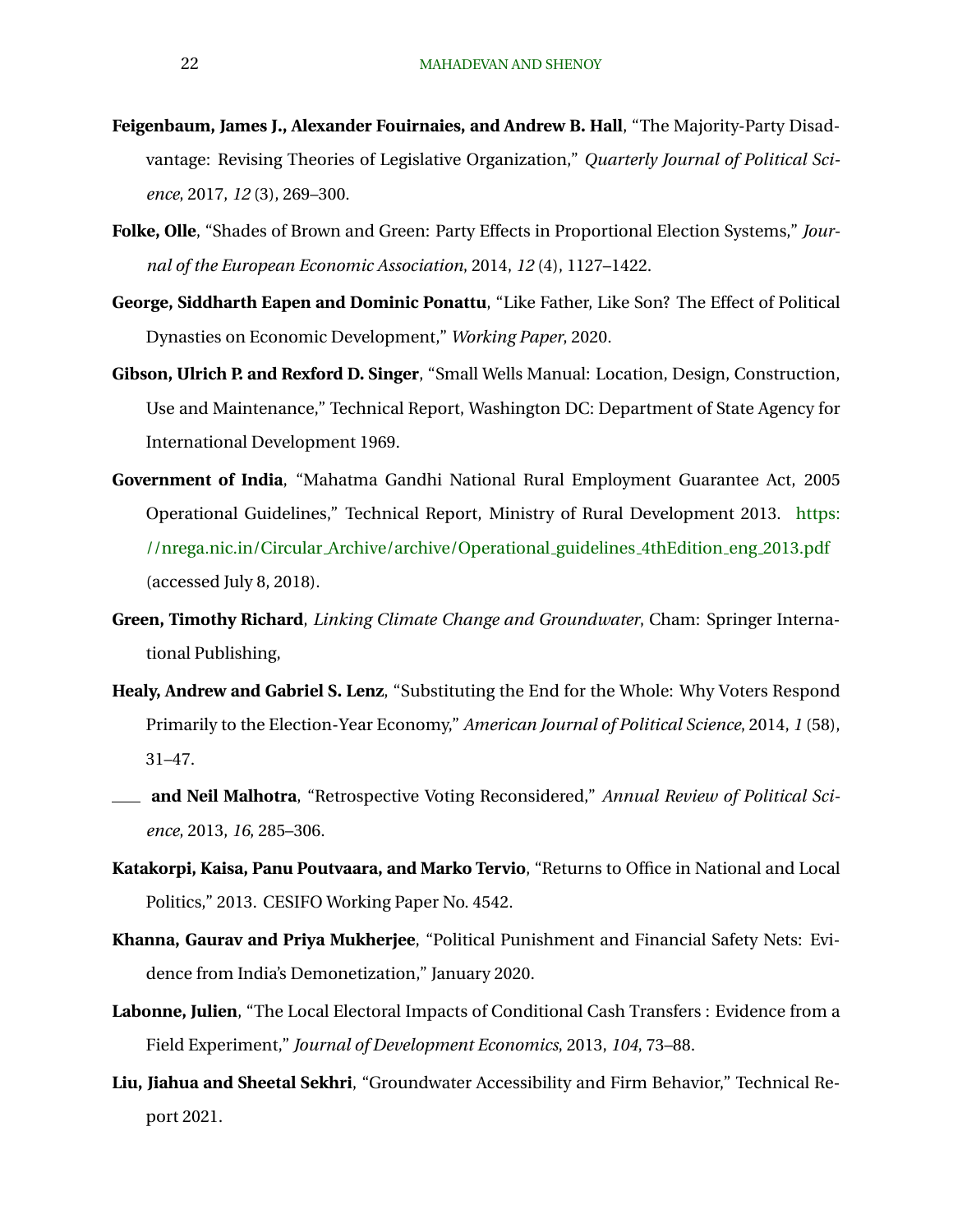- <span id="page-23-0"></span>**Mahadevan, Meera**, "The Price of Power: Costs of Political Corruption in Indian Electricity," 2021.
- **Manacorda, Marco, Edward Miguel, and Andrea Vigorito**, "Government Transfers and Political Support," *American Economic Journal: Applied Economics*, 2011, *3* (3), 1–28.
- **Miguel, Edward, Shanker Satyanath, and Ernest Sergenti**, "Economic Shocks and Civil Conflict: An Instrumental Variables Approach," *Journal of Political Economy*, 2004, *112* (4), 725– 753.
- **Nellis, Gareth, Michael Weaver, and Steven C. Rosenzweig**, "Do Parties Matter for Ethnic Violence? Evidence From India," *Quarterly Journal of Political Science*, 2016, *11* (3), 249–277.
- **Oeindrila, Dube and Juan F. Vargas**, "Commodity Price Shocks and Civil Conflict: Evidence from Colombia," *The Review of Economic Studies*, August 2013, *80* (4 (285)), 1384–1421.
- **Prakash, Nishith, Marc Rockmore, and Yogesh Uppal**, "Do Criminally Accused Politicians Affect Economic Outcomes? Evidence from India," *Journal of Development Economics*, 2019, *141*, 102370.
- **Reardon, Sean F. and Joseph P. Robinson**, "Regression Discontinuity Designs with Multiple Rating-Score Variables," *Journal of Research on Educational Effectiveness*, 2012, *5* (1), 83– 104.
- **Sekhri, Sheetal**, "Wells, Water, and Welfare: The Impact of Access to Groundwater on Rural Poverty and Conflict," *American Economic Journal: Applied Economics*, July 2014, *6* (3), 76– 102.
- **and Md Amzad Hossain**, "Water in Scarcity, Women in Peril," Technical Report 2020.
- **Shenoy, Ajay and Laura Zimmermann**, "Political Organizations and Persistent Policy Distortions," 2020.
- **Spellman, Frank R**, "Mathematics Manual for Water and Wastewater Treatment Plant Operators," Technical Report, Boca Raton: CRC Press 2004.
- **Sukhtankar, Sandip**, "Sweetening the Deal? Political Connections and Sugar Mills in India," *American Economic Journal: Applied Economics*, June 2012, *4* (3), 43–63.
- **Susewind, Raphael**, "Data on Religion and Politics in India," 2016. Published under an ODbL 1.0 license. Available from [https://github.com/raphael-susewind/india-religion-politics.](https://github.com/raphael-susewind/india-religion-politics)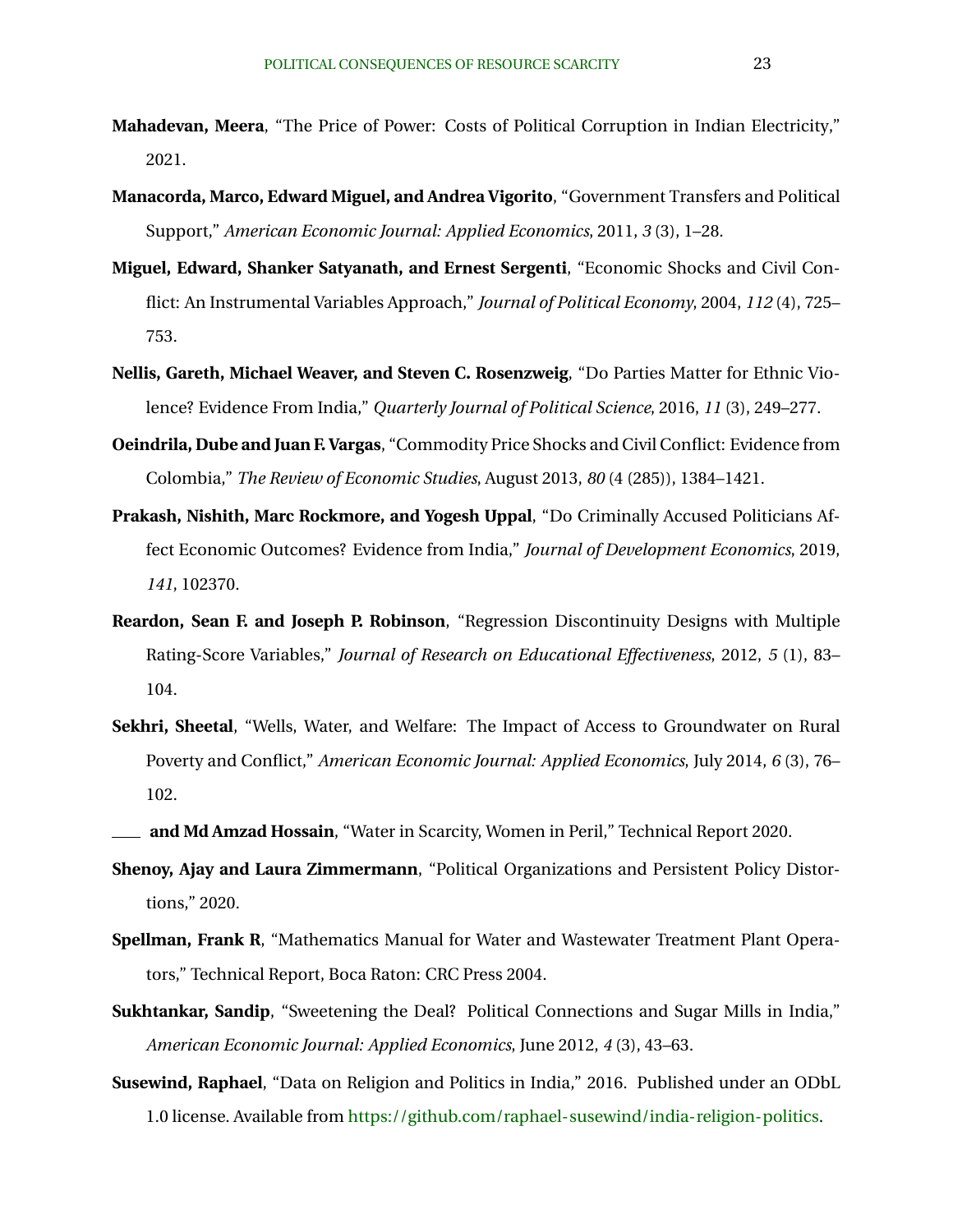- <span id="page-24-0"></span>**Tarquinio, Lisa**, "The Politics of Drought Relief: Evidence from Southern India," *IED Working Paper No. 354*, 2021.
- **Thomas Bohlken, Anjali**, *Democratization from Above: The Logic of Local Democracy in the Developing World*, New York: Cambridge University Press, 2016.
- **van der Gun, Jac**, "Groundwater and Global Change:Trends, Opportunities and Challenges," *United Nations Educational, Scientific and Cultural Organization*, 2012.
- **Wade, Robert**, "The system of administrative and political corruption: Canal irrigation in South India," *The Journal of Development Studies*, 1982, *18* (3), 287–328.
- **Wong, Vivian C., Peter M. Steiner, and Thomas D. Cook**, "Analyzing Regression-Discontinuity Designs with Multiple Assignment Variables: A Comparative Study of Four Estimation Methods," *Journal of Educational and Behavioral Statistics*, 2013, *38* (2), 107–141.
- **Wu, Wen-Ying, Min-Hui Lo, Yoshihide Wada, James S. Famiglietti, John T. Reager, Pat J.-F. Yeh, Agnes Ducharne, and Zong-Liang Yang `** , "Divergent Effects of Climate Change on Future Groundwater Availability in Key Mid-latitude Aquifers," *Nature Communications*, July 2020, *11* (1), 3710.
- **Zajonc, Tristan**, "Essays on Causal Inference for Public Policy," 2012. Harvard University Dissertation, Department of Economics.
- **Ziegfeld, Adam**, *Why Regional Parties? Clientelism, Elites, and the Indian Party System*, Cambridge University Press, 2017.
- **Zivin, Joshua Graff and Matthew Neidell**, "The Impact of Pollution on Worker Productivity," *American Economic Review*, December 2012, *102* (7), 3652–73.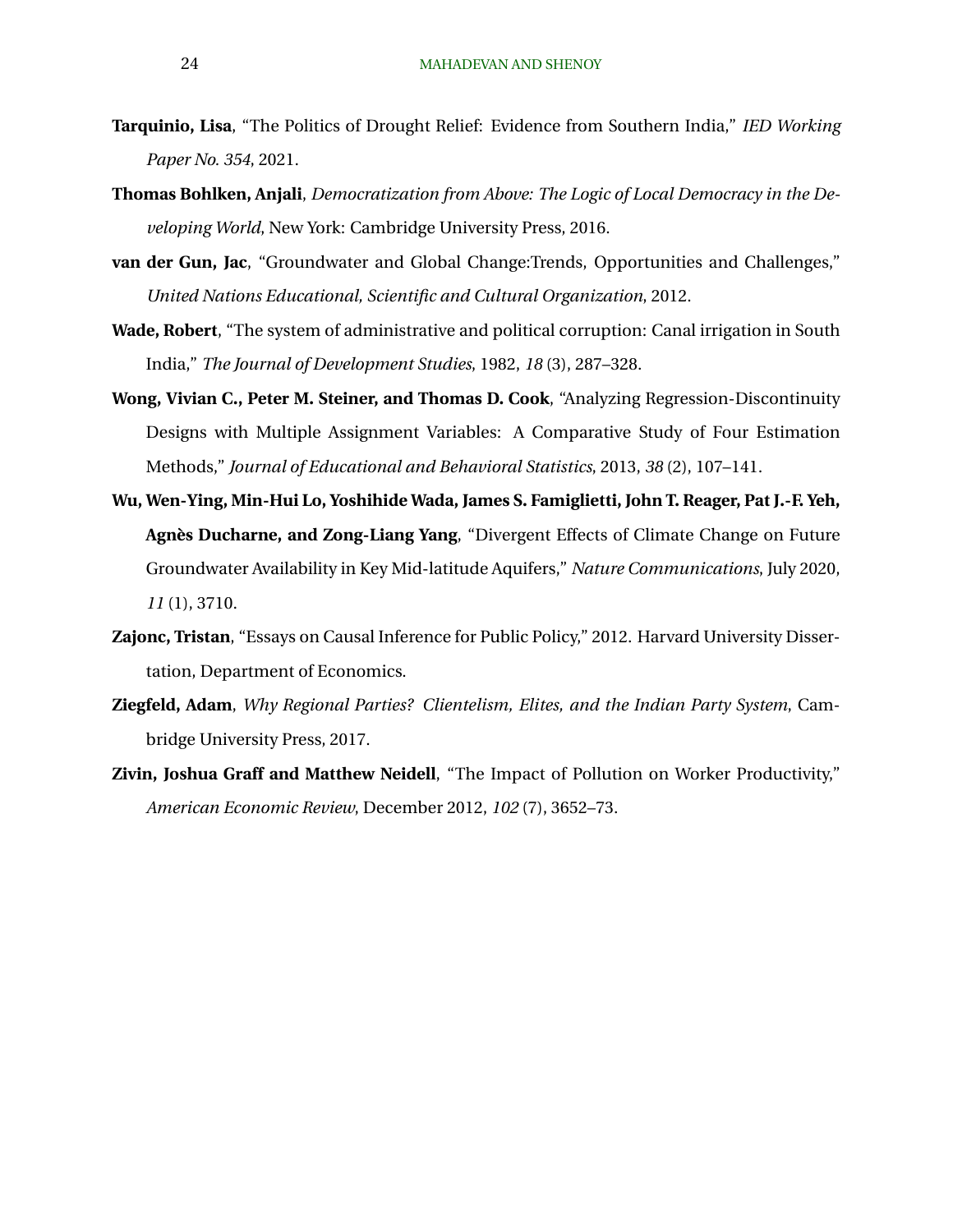# **A Empirical Appendix**

# **A.1 Density and Balance Tests: One-Norm Distance to AITC Majority**



**Figure 4** Density Checks

*Note:* We find no evidence of bunching in the running variable around the cutoff. We can therefore infer that there is no reason to believe that the elections themselves may be in any way manipulated.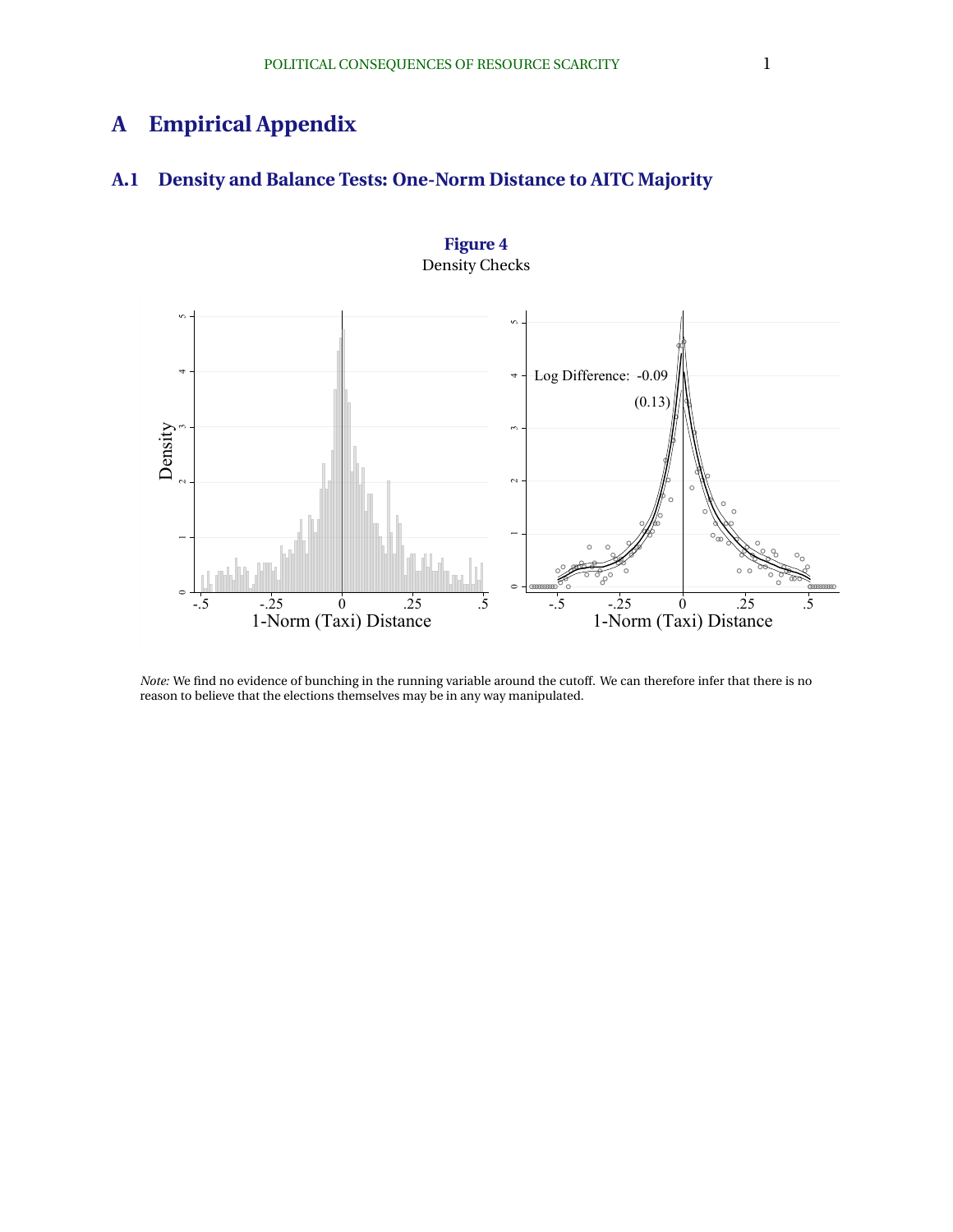|                     |                  |         | Percentage of HHs                      |  |                                       |                   |             |  |
|---------------------|------------------|---------|----------------------------------------|--|---------------------------------------|-------------------|-------------|--|
|                     | (1)              |         | (2)                                    |  | (3)                                   | (4)               | (5)         |  |
|                     | <b>Total HHs</b> |         | <b>Landless Laborers</b>               |  | Non-Ag Business                       | Paying Income Tax | Destitute   |  |
| <b>RD</b> Estimate  | $-220.870$       |         | $-2.039*$                              |  | 0.145                                 | 0.095             | 0.089       |  |
|                     | (188.768)        |         | (1.114)                                |  | (0.161)                               | (0.482)           | (0.069)     |  |
| <b>Total Obs</b>    | 1917             |         | 1917                                   |  | 1917                                  | 1917              | 1917        |  |
| Obs in BW           | 1238             |         | 1223                                   |  | 1277                                  | 1287              | 1341        |  |
| Bandwidth           | 0.492            |         | 0.471                                  |  | 0.558                                 | 0.566             | 0.698       |  |
| Robust p-val        | 0.237            |         | 0.108                                  |  | 0.342                                 | 0.823             | 0.168       |  |
| Mean Left of Cutoff | 5007.721         |         | 47.963                                 |  | 1.614                                 | 5.992             | 1.189       |  |
|                     |                  |         |                                        |  |                                       |                   |             |  |
|                     |                  |         | Percentage of HHs with Salaried Job in |  | Percentage of HHs with Monthly Income |                   |             |  |
|                     | (1)              | (2)     | (3)                                    |  | (4)                                   | (5)               | (6)         |  |
|                     | Govt             | Public  | Private                                |  | Below 5k Rs                           | 5k to 10k Rs      | Over 10k Rs |  |
| <b>RD</b> Estimate  | 0.376            | 0.129   | $-0.112$                               |  | $-1.033$                              | 0.616             | 0.402       |  |
|                     | (0.276)          | (0.295) | (0.310)                                |  | (0.783)                               | (0.518)           | (0.425)     |  |
| <b>Total Obs</b>    | 1917             | 1917    | 1917                                   |  | 1917                                  | 1917              | 1917        |  |
| Obs in BW           | 1341             | 1206    | 1216                                   |  | 1330                                  | 1331              | 1345        |  |
| Bandwidth           | 0.697            | 0.444   | 0.458                                  |  | 0.676                                 | 0.677             | 0.720       |  |
| Robust p-val        | 0.233            | 0.747   | 0.778                                  |  | 0.207                                 | 0.232             | 0.442       |  |
| Mean Left of Cutoff | 4.377            | 1.412   | 2.231                                  |  | 83.026                                | 10.960            | 6.009       |  |
|                     |                  |         |                                        |  |                                       |                   |             |  |

| Table 3                        |
|--------------------------------|
| Balance Tests: Panchayat-Level |

|                     |                  | Percentage of HHs Owning |            |                      |
|---------------------|------------------|--------------------------|------------|----------------------|
|                     | (1)              | (3)<br>(2)               |            | (4)                  |
|                     | Unirrigated Land | Irrigated Land           | Other Land | 2013 Avg. NREGA Days |
| <b>RD</b> Estimate  | 2.086            | 0.285                    | 0.003      | 0.410                |
|                     | (1.408)          | (1.112)                  | (0.589)    | (0.417)              |
| <b>Total Obs</b>    | 1917             | 1917                     | 1917       | 1959                 |
| Obs in BW           | 1202             | 1180                     | 1226       | 1267                 |
| <b>Bandwidth</b>    | 0.437            | 0.410                    | 0.473      | 0.491                |
| Robust p-val        | 0.244            | 0.642                    | 0.925      | 0.448                |
| Mean Left of Cutoff | 20.293           | 16.218                   | 7.479      | 5.678                |

*Note:* We test for balance around the RD cutoff on a number of baseline characteristics across panchayats using data from the Socio-economic Caste Census of India. Only one coefficient is marginally significant, which is what one would expect to arise by chance under the null hypothesis of no imbalance. Even this coefficient, which implies the share of landless laborers is slightly lower in panchayats controlled by the ruling party, actually cuts against our main results. Landless laborers are some of the largest beneficiaries of NREGA aid, and yet we find a significantly larger proportion of aid directed to ruling party-aligned panchayats.

\*p=0.10 \*\*p=0.05 \*\*\*p=0.01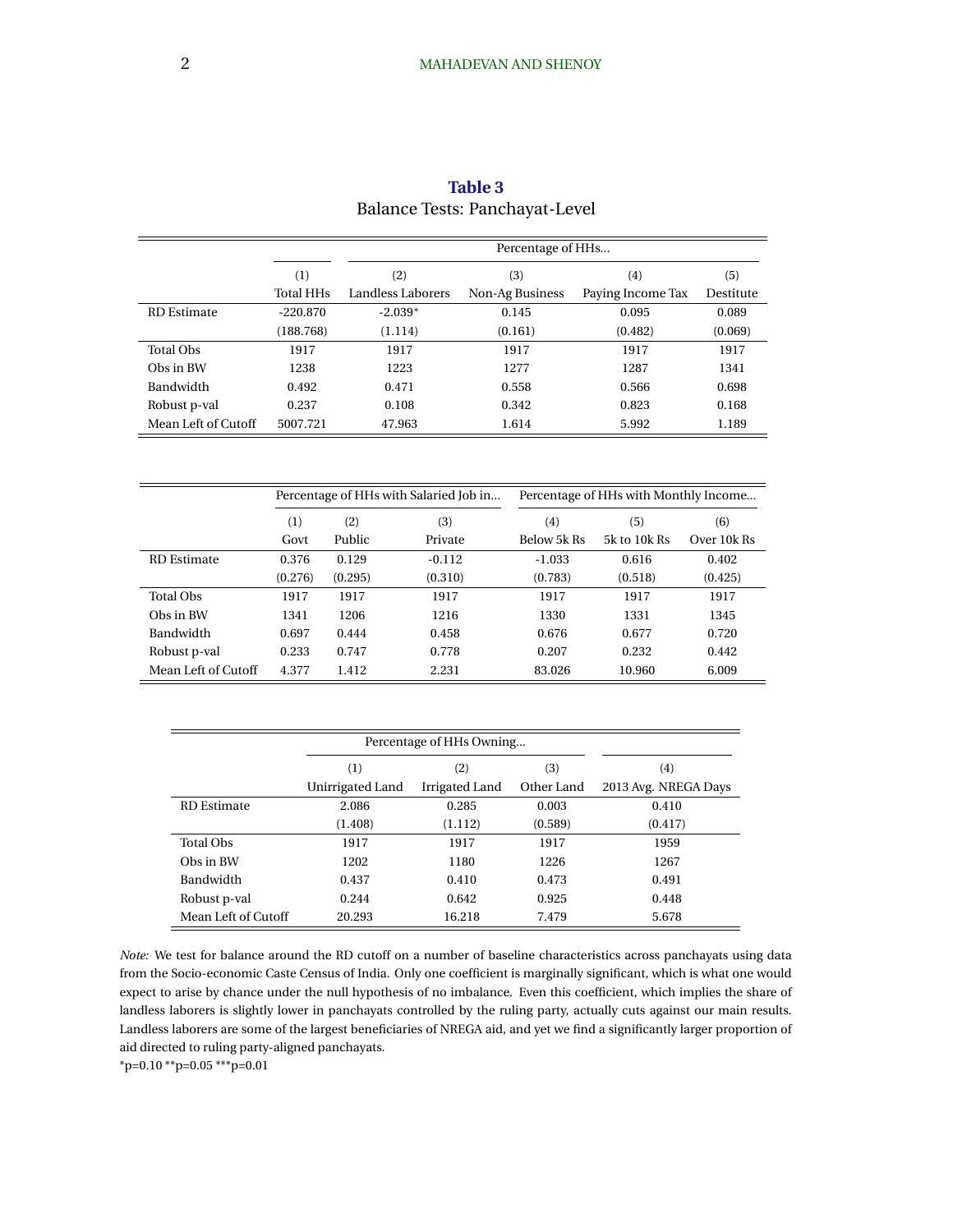**Table 4** Balance Tests: Polling Location-Level

|                     | (1)                  | (2)                  | (3)                         | (4)                         |
|---------------------|----------------------|----------------------|-----------------------------|-----------------------------|
|                     | 2011 AITC Vote Share | 2009 AITC Vote Share | 2013 Dry Season Drill Depth | 2014 Dry Season Drill Depth |
| <b>RD</b> Estimate  | 0.022                | $-0.004$             | 0.076                       | 0.104                       |
|                     | (0.016)              | (0.021)              | (0.208)                     | (0.210)                     |
| Total Obs           | 11720                | 11730                | 16342                       | 16342                       |
| Obs in BW           | 7653                 | 7241                 | 10400                       | 10091                       |
| Clusters in BW      | 1225                 | 1162                 | 1263                        | 1225                        |
| Bandwidth           | 0.489                | 0.397                | 0.483                       | 0.429                       |
| Robust p-val        | 0.201                | 0.756                | 0.614                       | 0.586                       |
| Mean Left of Cutoff | 0.431                | 0.390                | 6.925                       | 6.200                       |

*Note:* This table tests for around the RD cutoff using outcomes measured by polling location. Columns 1 and 2 show there were no discontinuities in the AITC vote share in previous elections ( using polling-station level data from the 2009 national election and the 2011 state election). Columns 3 and 4 show there are no baseline discontinuities in water levels in election years.  $*p=0.10 **p=0.05 **p=0.01$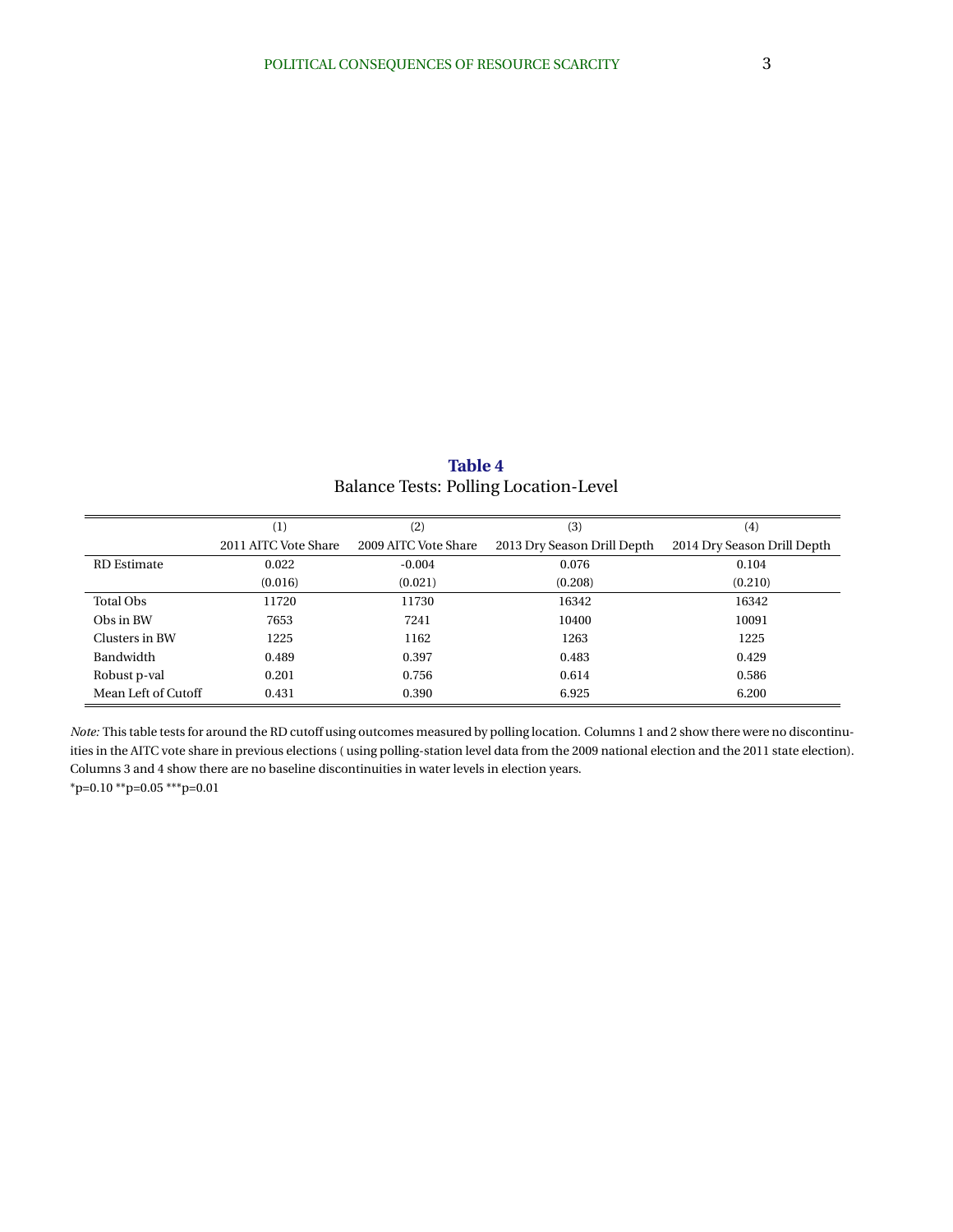# **A.2 Panchayat-Level Impact on Vote Shares**

|                     | <b>Full Sample</b> |            |            | Water-Stressed | Non-Stressed |          |
|---------------------|--------------------|------------|------------|----------------|--------------|----------|
|                     | (1)                | (2)        | (3)        | (4)            | (5)          | (6)      |
| <b>RD</b> Estimate  | $0.017***$         | $0.021***$ | $0.033***$ | $0.028***$     | 0.007        | $0.012*$ |
|                     | (0.006)            | (0.005)    | (0.008)    | (0.007)        | (0.008)      | (0.007)  |
| <b>Total Obs</b>    | 1959               | 1959       | 976        | 976            | 976          | 976      |
| Obs in BW           | 1263               | 1263       | 647        | 647            | 675          | 675      |
| Bandwidth           | 0.480              | 0.480      | 0.853      | 0.853          | 0.446        | 0.446    |
| Robust p-val        | 0.010              | 0.002      | 0.000      | 0.005          | 0.519        | 0.190    |
| <b>District FEs</b> |                    | X          |            | X              |              | X        |
| Constituency FEs    |                    | X          |            | Χ              |              | X        |

# **Table 5** Impact on Vote Shares: Panchayat-Level

*Note:* This table is analogous to Table [1.](#page-18-0)A, but vote shares and well depths are aggregated to the level of the panchayat. The outcome is the share of votes received by the AITC's candidate for parliament in the 2014 election (relative to the candidate's share in the parliamentary constituency). The share is calculated based on all votes from all polling stations in the panchayat. We take the median depth of all polling stations in the panchayat and define a panchayat as "waterstressed" if that measure is above the median among all panchayats. Standard errors are calculated using the three nearest neighbors.

\*p=0.10 \*\*p=0.05 \*\*\*p=0.01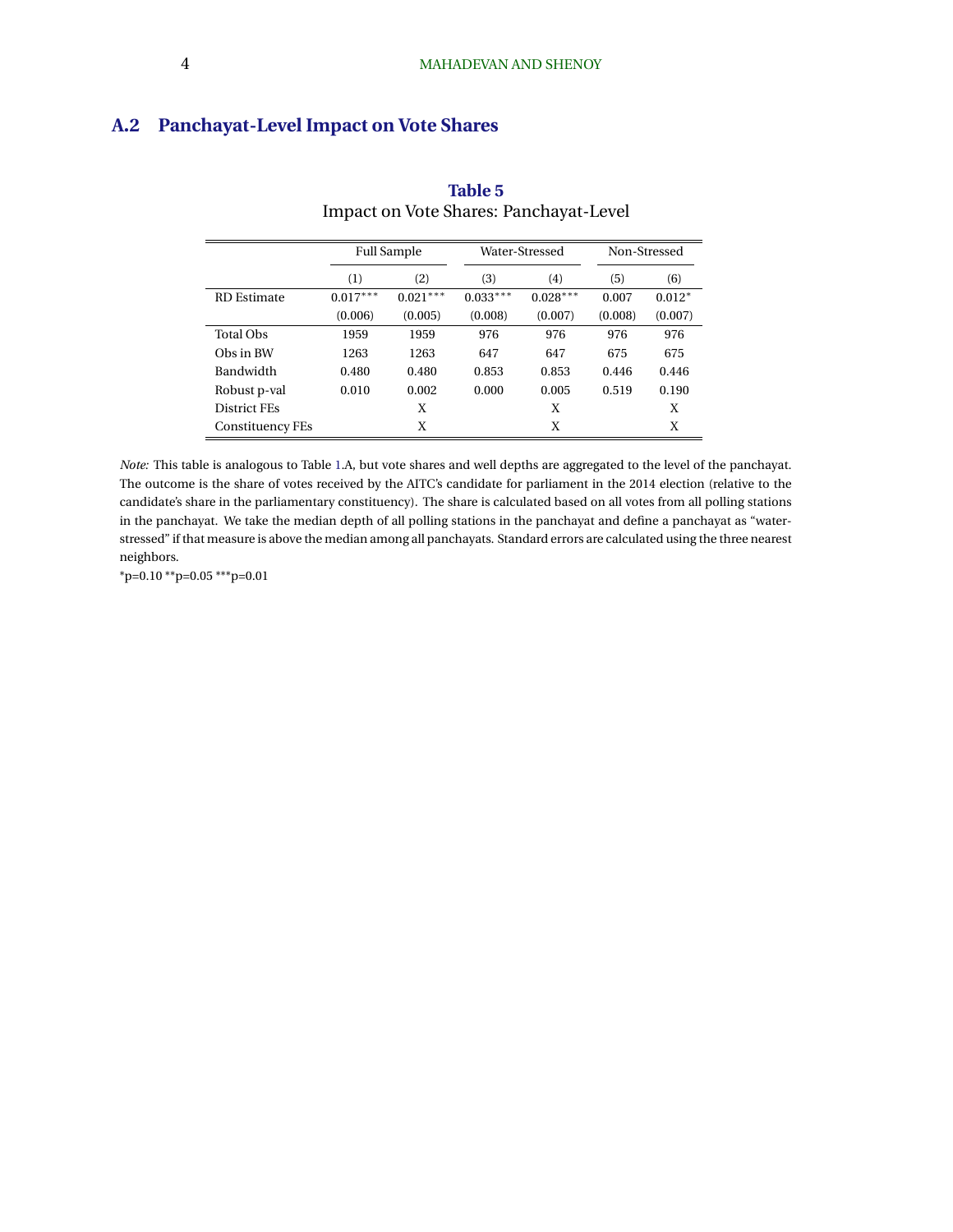### <span id="page-29-0"></span>**A.3 Defining the Running Variable, Continued**

The p-norm is defined as

$$
D_p(x,y) = \left[\sum_j |x_j - y_j|^p\right]^{1/p}
$$

We define the running variable for panchayat  $i$  as the distance, as measured under the  $p$ -norm, between the election outcome in  $i$  and the closest outcome (of all seats) where the AITC holds an absolute majority. Figure 5 shows how the one-norm would be calculated for an outcome where the AITC loses four seats in a five-seat council.

> **Figure 5** Visualization of one-norm taxi metric



*Note:* This figure shows the metric calculation for the case where AITC wins one ward in the village and is defeated in the others. The distance of each ward from the cutoff tells us the difference in vote share procured by the AITC candidate compared to their competitor. Given this scenario, the one-norm distance would be the absolute value of the distance between the AITC candidates in ward 2 and 3 and the best candidate: how much more they would need to win at least 3 wards, giving AITC a majority on this council.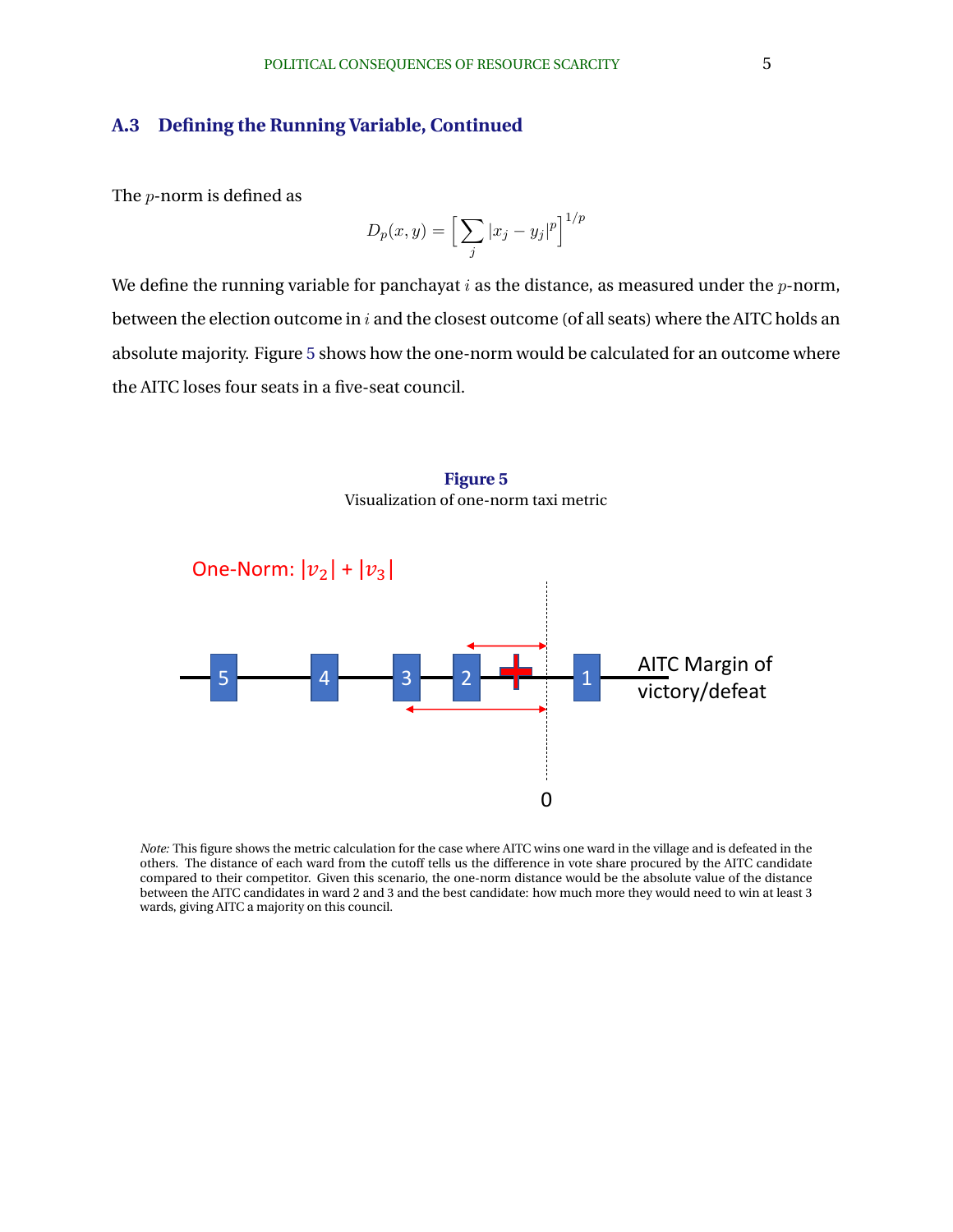# **A.4 Robustness to Choice of Distance Metric**

| <b>Station-Level Ruling Party Vote Share</b> |                    |           |            |                |              |         |  |  |
|----------------------------------------------|--------------------|-----------|------------|----------------|--------------|---------|--|--|
|                                              | <b>Full Sample</b> |           |            | Water-Stressed | Non-Stressed |         |  |  |
|                                              | (1)                | (2)       | (3)        | (4)            | (5)          | (6)     |  |  |
| <b>RD</b> Estimate                           | $0.013*$           | $0.013**$ | $0.029***$ | $0.027***$     | 0.000        | 0.004   |  |  |
|                                              | (0.007)            | (0.006)   | (0.009)    | (0.007)        | (0.010)      | (0.007) |  |  |
| <b>Total Obs</b>                             | 16580              | 16580     | 8168       | 8168           | 8171         | 8171    |  |  |
| Obs in BW                                    | 10299              | 10299     | 5017       | 5017           | 5358         | 5358    |  |  |
| Clusters in BW                               | 1229               | 1229      | 1357       | 1357           | 1186         | 1186    |  |  |
| <b>Bandwidth</b>                             | 0.224              | 0.224     | 0.312      | 0.312          | 0.205        | 0.205   |  |  |
| Robust p-val                                 | 0.148              | 0.060     | 0.006      | 0.023          | 0.888        | 0.271   |  |  |
| Metric                                       | 2-Norm             | 2-Norm    | 2-Norm     | 2-Norm         | 2-Norm       | 2-Norm  |  |  |
| District FEs                                 |                    | X         |            | X              |              | X       |  |  |
| Constituency FEs                             |                    | X         |            | X              |              | X       |  |  |

## **Table 6** Results in Table [1](#page-18-0) Using the 2-Norm

#### **Panchayat-Level Average NREGA Days of Labor (Pooled)**

|                         | r ancha partie de l'ancha de l'altres de la postagne de la conca) |                    |           |                |              |         |  |  |  |
|-------------------------|-------------------------------------------------------------------|--------------------|-----------|----------------|--------------|---------|--|--|--|
|                         |                                                                   | <b>Full Sample</b> |           | Water-Stressed | Non-Stressed |         |  |  |  |
|                         | (1)                                                               | (2)                | (3)       | (4)            | (5)          | (6)     |  |  |  |
| <b>RD</b> Estimate      | $0.856**$                                                         | $0.992***$         | $1.225**$ | $1.600***$     | 0.517        | 0.478   |  |  |  |
|                         | (0.347)                                                           | (0.288)            | (0.550)   | (0.476)        | (0.466)      | (0.388) |  |  |  |
| <b>Total Obs</b>        | 7836                                                              | 7836               | 3904      | 3904           | 3904         | 3904    |  |  |  |
| Obs in BW               | 5564                                                              | 5564               | 2516      | 2516           | 2668         | 2668    |  |  |  |
| Clusters in BW          | 1391                                                              | 1391               | 629       | 629            | 667          | 667     |  |  |  |
| Control Mean            | 7.12                                                              | 7.12               | 8.17      | 8.17           | 6.35         | 6.35    |  |  |  |
| Bandwidth               | 0.356                                                             | 0.356              | 0.344     | 0.344          | 0.233        | 0.233   |  |  |  |
| Robust p-val            | 0.025                                                             | 0.046              | 0.067     | 0.040          | 0.311        | 0.534   |  |  |  |
| Metric                  | 2-Norm                                                            | 2-Norm             | 2-Norm    | 2-Norm         | 2-Norm       | 2-Norm  |  |  |  |
| District FEs            |                                                                   | X                  |           | X              |              | X       |  |  |  |
| <b>Constituency FEs</b> |                                                                   | Χ                  |           | Χ              |              | Χ       |  |  |  |

*Note:* This table estimates specifications identical to those in Table [1](#page-18-0) except that we use the 2-Norm distance metric instead of the 1-Norm as the running variable.

\*p=0.10 \*\*p=0.05 \*\*\*p=0.01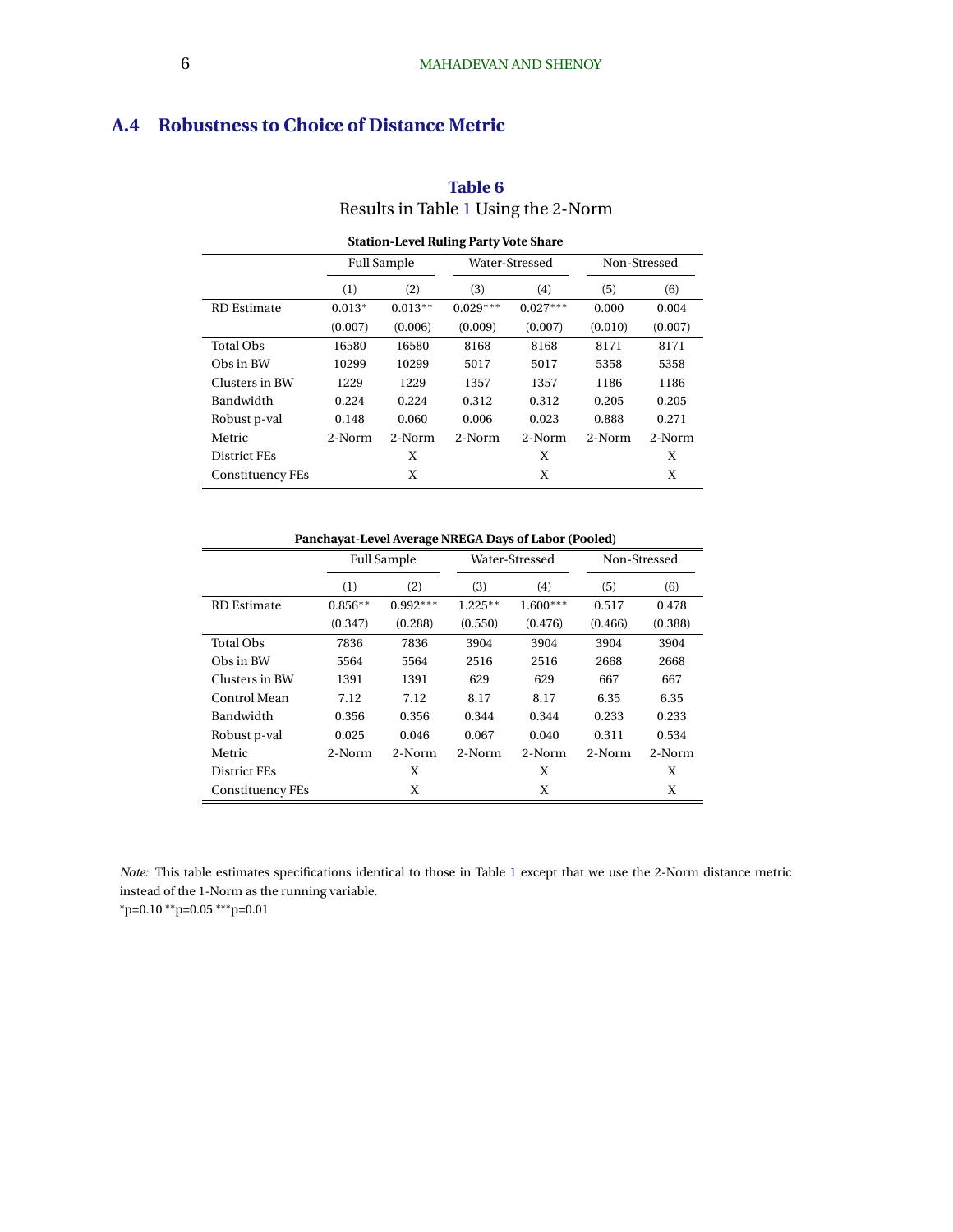| <b>Station-Level Ruling Party Vote Share</b> |          |                    |           |                |              |          |  |
|----------------------------------------------|----------|--------------------|-----------|----------------|--------------|----------|--|
|                                              |          | <b>Full Sample</b> |           | Water-Stressed | Non-Stressed |          |  |
|                                              | (1)      | (2)                | (3)       | (4)            | (5)          | (6)      |  |
| <b>RD</b> Estimate                           | 0.012    | $0.012*$           | $0.026**$ | $0.023***$     | 0.001        | 0.004    |  |
|                                              | (0.009)  | (0.007)            | (0.011)   | (0.009)        | (0.011)      | (0.008)  |  |
| <b>Total Obs</b>                             | 16580    | 16580              | 8168      | 8168           | 8171         | 8171     |  |
| Obs in BW                                    | 9114     | 9114               | 4644      | 4644           | 5319         | 5319     |  |
| Clusters in BW                               | 1071     | 1071               | 1237      | 1237           | 1169         | 1169     |  |
| Bandwidth                                    | 0.113    | 0.113              | 0.158     | 0.158          | 0.136        | 0.136    |  |
| Robust p-val                                 | 0.252    | 0.145              | 0.063     | 0.094          | 0.993        | 0.365    |  |
| Metric                                       | Inf-Norm | Inf-Norm           | Inf-Norm  | Inf-Norm       | Inf-Norm     | Inf-Norm |  |
| <b>District FEs</b>                          |          | X                  |           | X              |              | X        |  |
| Constituency FEs                             |          | X                  |           | X              |              | X        |  |

**Table 7** Results in Table [1](#page-18-0) Using the Infinity-Norm

**Panchayat-Level Average NREGA Days of Labor (Pooled)**

|                    | <b>Full Sample</b> |            |           | Water-Stressed |          | Non-Stressed |
|--------------------|--------------------|------------|-----------|----------------|----------|--------------|
|                    | (1)                | (2)        | (3)       | (4)            | (5)      | (6)          |
| <b>RD</b> Estimate | $0.803*$           | $0.934***$ | $1.298**$ | $1.676***$     | 0.404    | 0.481        |
|                    | (0.437)            | (0.359)    | (0.654)   | (0.553)        | (0.515)  | (0.432)      |
| <b>Total Obs</b>   | 7836               | 7836       | 3904      | 3904           | 3904     | 3904         |
| Obs in BW          | 4864               | 4864       | 2384      | 2384           | 2528     | 2528         |
| Clusters in BW     | 1216               | 1216       | 596       | 596            | 632      | 632          |
| Control Mean       | 7.33               | 7.33       | 8.49      | 8.49           | 6.25     | 6.25         |
| Bandwidth          | 0.150              | 0.150      | 0.180     | 0.180          | 0.138    | 0.138        |
| Robust p-val       | 0.124              | 0.123      | 0.103     | 0.064          | 0.534    | 0.392        |
| Metric             | Inf-Norm           | Inf-Norm   | Inf-Norm  | Inf-Norm       | Inf-Norm | Inf-Norm     |
| District FEs       |                    | X          |           | X              |          | X            |
| Constituency FEs   |                    | X          |           | X              |          | X            |

*Note:* This table estimates specifications identical to those in Table [1](#page-18-0) except that we use the Infinity-Norm distance metric instead of the 1-Norm as the running variable.

 $*p=0.10 **p=0.05 **p=0.01$